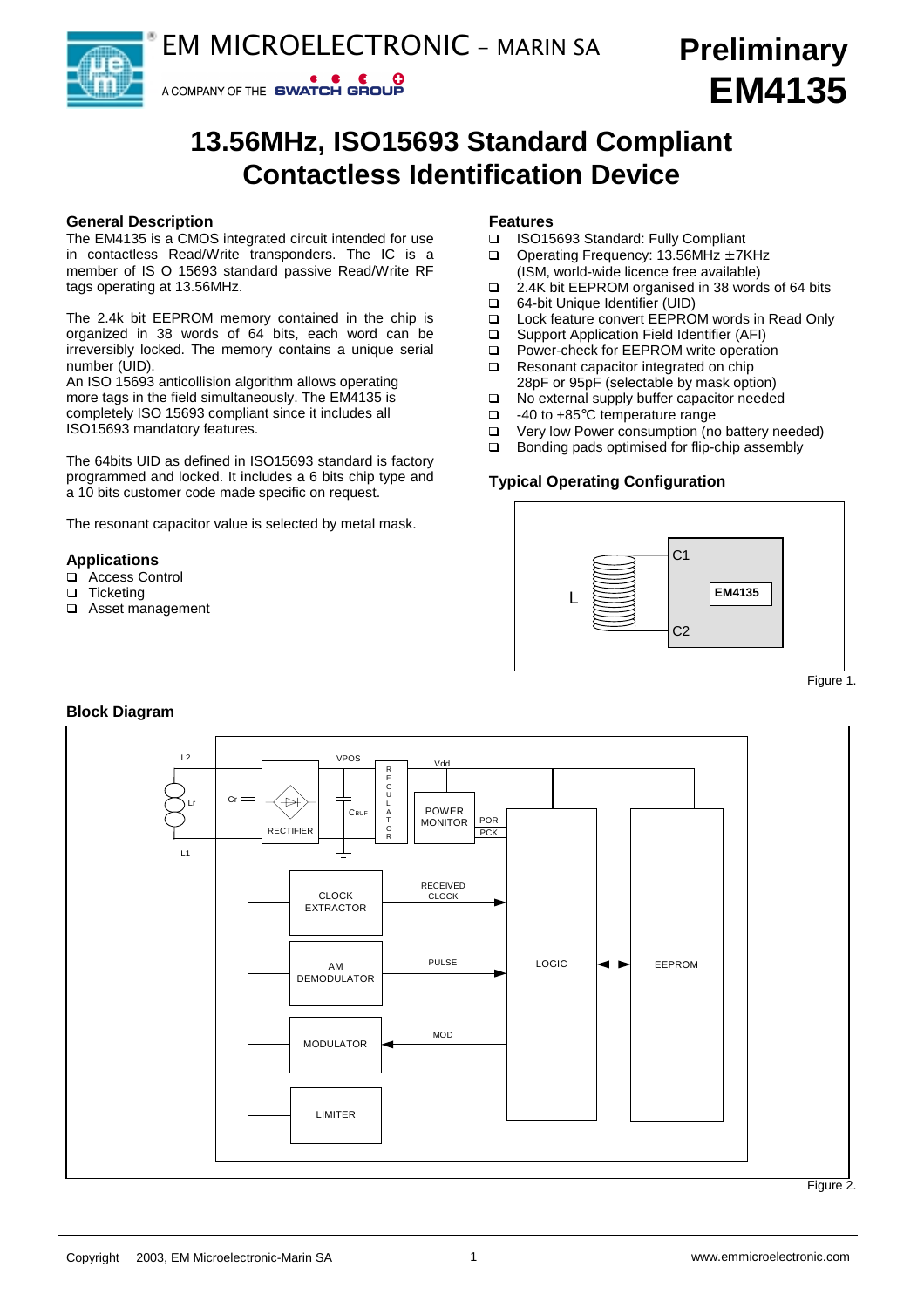

## **Definitions, abbreviations and symbols Terms and definitions Downlink**

Tag to reader communication link

**Uplink**

Reader to tag communication nlink

# **Modulation index**

Modulation Index equal to [a-b] / [a+b] where a and b are the peak and minimum signal amplitude respectively. Note: The Index value may be expressed as a percentage.

# **SubCarrier**

A signal of frequency fs used to modulate the carrier of frequency fc

# **Byte**

A byte consists of 8 bits of data designated b1 to b8, from the most significant bit (MSB, b8) to the least significant bit (LSB, b1)

# **Anticollision loop**

Algorithm used to prepare for and handle a dialogue between a VCD and one or more VICCs from several in its energising field.

# **Abbreviations**

|              | ADDI GYRICIO I 13              |
|--------------|--------------------------------|
| <b>AFE</b>   | Analog Front-End               |
| AFI          | Application family identifier  |
| ASK          | Amplitude shift keying         |
| <b>CRC</b>   | <b>Cyclic Redundancy Check</b> |
| <b>DSFID</b> | Data Storage Format Identifier |
| EOF          | End of Frame                   |
| <b>LSB</b>   | Least significant bit          |
| MSB          | Most significant bit           |

- PPM Pulse position modulation
- RF Radio frequency<br>RFU Reserved for futu
- Reserved for future use
- 
- SOF Start of frame<br>VCD Vicinity coupli VCD Vicinity coupling device (reader)<br>VICC Vicinity integrated circuit card (ta
- Vicinity integrated circuit card (tag)
- UID Unique identifier

## **Symbols**

- a Carrier amplitude without modulation
- b Carrier amplitude when modulated
- fc Frequency of operating field (carrier frequency)
- Frequency of subcarrier

# **Handling Procedures**

This device has built-in protection against high static voltages or electric fields; however, anti-static precautions should be taken as for any other CMOS component. Unless otherwise specified, proper operation can only occur when all terminal voltages are kept within supply voltage range.

# **Electrical Specifications**

# **Absolute maximum ratings**

 $V_{SS} = 0 V$ 

| <b>Parameter</b>                      | Symbol           | Min           | Max.   | Unit |
|---------------------------------------|------------------|---------------|--------|------|
| Supply Voltage                        | V <sub>POS</sub> | $-0.3$        |        | V    |
| Voltage at any other pin except L1,L2 | Vpin             | $V_{SS}$ -0.3 | 3.6    | V    |
| Storage temperature                   | I store          | -55           | $+125$ | °C   |
| Operating temperature                 | $T_{op}$         | $-40$         | $+85$  | °C   |
| Maximum AC current induced on L1, L2  | <b>Icoil RMS</b> |               | 30     | mA   |

Table 1. The state of the state of the state of the state of the state of the state of the state of the state o

Stresses above these listed maximum ratings may cause permanent damage to the device. Exposure beyond specified electrical characteristics may affect reliability or cause malfunction.

## **Operating Conditions**

 $V_{ss} = 0 V$ 

| Parameter                                                 | <b>Symbol</b>   | Min | Max | Unit    |
|-----------------------------------------------------------|-----------------|-----|-----|---------|
| AC peak current induced on L1, L2 in operating conditions | <b>I</b> coilop |     |     | mA      |
| Operating temperature                                     | ≀ on            | -40 | 85  | $\circ$ |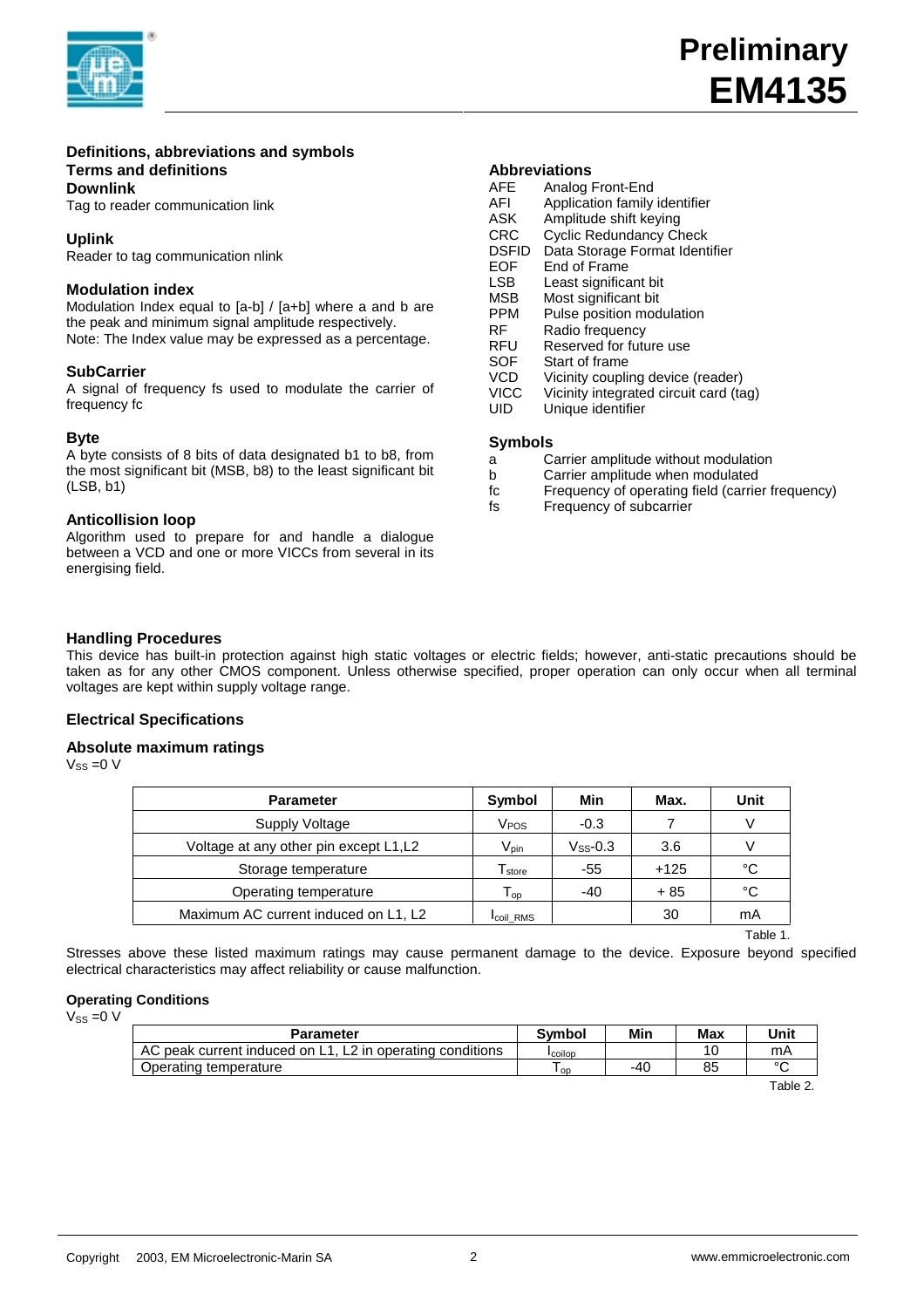

# **Electrical Parameters**

Operating conditions (unless otherwise specified):

 $V_{\text{POS}} = 3.0V$ ,  $V_{\text{SS}} = 0V$ ,  $F_{\text{coil}} = 13.56 MHz$  Sine wave,  $V_{\text{coil}} = 2V_{\text{pp}}$ ,  $T_{\text{op}} = 25^{\circ}\text{C}$ 

| <b>Parameter</b>                            | Symbol                      | <b>Conditions</b>                                      | Min.            | Typ. | Max.           | <b>Unit</b> |
|---------------------------------------------|-----------------------------|--------------------------------------------------------|-----------------|------|----------------|-------------|
| Resonance Capacitor                         | $C_{r}$                     | $f = 100$ kHz.<br>$U = 100 \text{mVpp}$                | 25.2            | 28   | 30.8           | pF          |
| Resonance Capacitor                         | $C_{r}$                     | $f = 100$ kHz.<br>$U = 100mVpp$                        | 85.5            | 95   | 104.5          | pF          |
| Series resistance of Resonance<br>Capacitor | $R_{s}$                     | $f = 13.56$ MHz.<br>$U = 100 \text{mVpp}$              |                 |      | 5              | $\Omega$    |
| Coil limiting voltage                       | <b>V<sub>CLIM</sub></b>     | $ coil=10mA$                                           | 4.5             | 5.5  | $\overline{7}$ | $\vee$      |
| Regulated voltage                           | V <sub>REG</sub>            | $ coil=10mA$                                           | 2.6             | 3.0  | 3.4            | $\vee$      |
| <b>EEPROM Read Voltage</b>                  | V <sub>RD</sub>             | Read Mode                                              | 1.8             |      |                | $\vee$      |
| Supply current                              | $I_{RD}$                    | Circuit is in ready state                              |                 |      | 120            | uA          |
| <b>EEPROM</b> write voltage                 | <b>V<sub>WR</sub></b>       | Write Mode for EEPROM                                  | 2.2             |      |                | $\vee$      |
| <b>EEPROM</b> write current                 | $I_{WR}$                    | Write Mode for EEPROM                                  |                 | 30   | 50             | uA          |
| POR level high                              | VPORH                       |                                                        | 2.2             | 2.5  | 2.9            | $\vee$      |
| POR level low                               | <b>VPORL</b>                |                                                        | 1.3             | 1.6  | 1.9            | $\vee$      |
| Power-Check high                            | <b>V</b> <sub>PWRH</sub>    |                                                        | 2.2             | 2.45 | 2.7            | $\vee$      |
| Power-Check low                             | VPWRL                       |                                                        | 2.1             | 2.35 | 2.6            | $\vee$      |
| Modulator Voltage Drop, low current         | V <sub>modiso1</sub>        | $IL2 = 100 uA$                                         | $\mathbf{1}$    |      |                | $\vee$      |
| Modulator Voltage Drop high current         | $V_{\text{modiso2}}$        | $IL2 = 1 mA$                                           |                 |      | 2              | $\vee$      |
| Monoflop Timeout                            | T <sub>mono</sub>           |                                                        | 0.15            | 0.3  | 0.5            | us          |
| <b>EEPROM Cycling Endurance</b>             | $N_{cy}$                    | erase all/ write all                                   | 10 <sup>5</sup> |      |                | cycle       |
| <b>EEPROM Retention</b>                     | $\mathsf{T}_{\mathsf{ret}}$ | $T_{op} = 55^{\circ}C$<br>after 10 <sup>5</sup> cycles | 10              |      |                | year        |

# **Timing Characteristics**

All timings are derived from the field frequency and are specified as a number of RF periods.

| <b>Parameter</b>                     | Symbol        | Value<br><b>Single Subcarrier</b> | Value<br><b>Dual Subcarrier</b> | Unit              |
|--------------------------------------|---------------|-----------------------------------|---------------------------------|-------------------|
| Downlink data rate mode<br>2048/2032 | Opt 2048/2032 |                                   |                                 |                   |
| <b>Read Bit Period</b>               | Trdb          | 2048                              | 2032                            | <b>RF Periods</b> |
| SOF duration                         | Tsof          | 8192                              | 8128                            | <b>RF Periods</b> |
| <b>EOF</b> duration                  | Teof          | 8192                              | 8128                            | <b>RF</b> Periods |
| Read one word duration               | Trdw          | 212992                            | 211328                          | <b>RF</b> Periods |
| Write Access Time 1                  | Twa1          | 1162                              | 1162                            | <b>RF Periods</b> |
| Write Access Time 3                  | Twa3          | 5764/6532 (note2)                 | 5764/6532 (note2)               | <b>RF Periods</b> |
| <b>EEPROM Write Time</b>             | Twee          | 147136                            | 147136                          | <b>RF Periods</b> |
|                                      |               |                                   |                                 |                   |
| Downlink data rate mode<br>512/508   | Opt 512/508   |                                   |                                 |                   |
| <b>Read Bit Period</b>               | Trdb          | 512                               | 508                             | <b>RF Periods</b> |
| <b>SOF duration</b>                  | Tsof          | 2048                              | 2032                            | <b>RF Periods</b> |
| <b>EOF</b> duration                  | Teof          | 2048                              | 2032                            | <b>RF Periods</b> |
| Read one word duration               | Trdw          | 53248                             | 52832                           | <b>RF Periods</b> |
| Write Access Time 1                  | Twa1          | 1162                              | 1162                            | <b>RF Periods</b> |
| Write Access Time 3                  | Twa3          | 5764/6532 (note2)                 | 5764/6532 (note2)               | <b>RF Periods</b> |
| <b>EEPROM Write Time</b>             | Twee          | 147136                            | 147136                          | <b>RF Periods</b> |
|                                      |               |                                   |                                 | Table 4.          |

**Note 1:** Twa time depends on the command, see below.

**Note 2:** The timings are min/max for Twa3

Twa1 Write Single Block command

Twa3 Lock Block command

Table 3.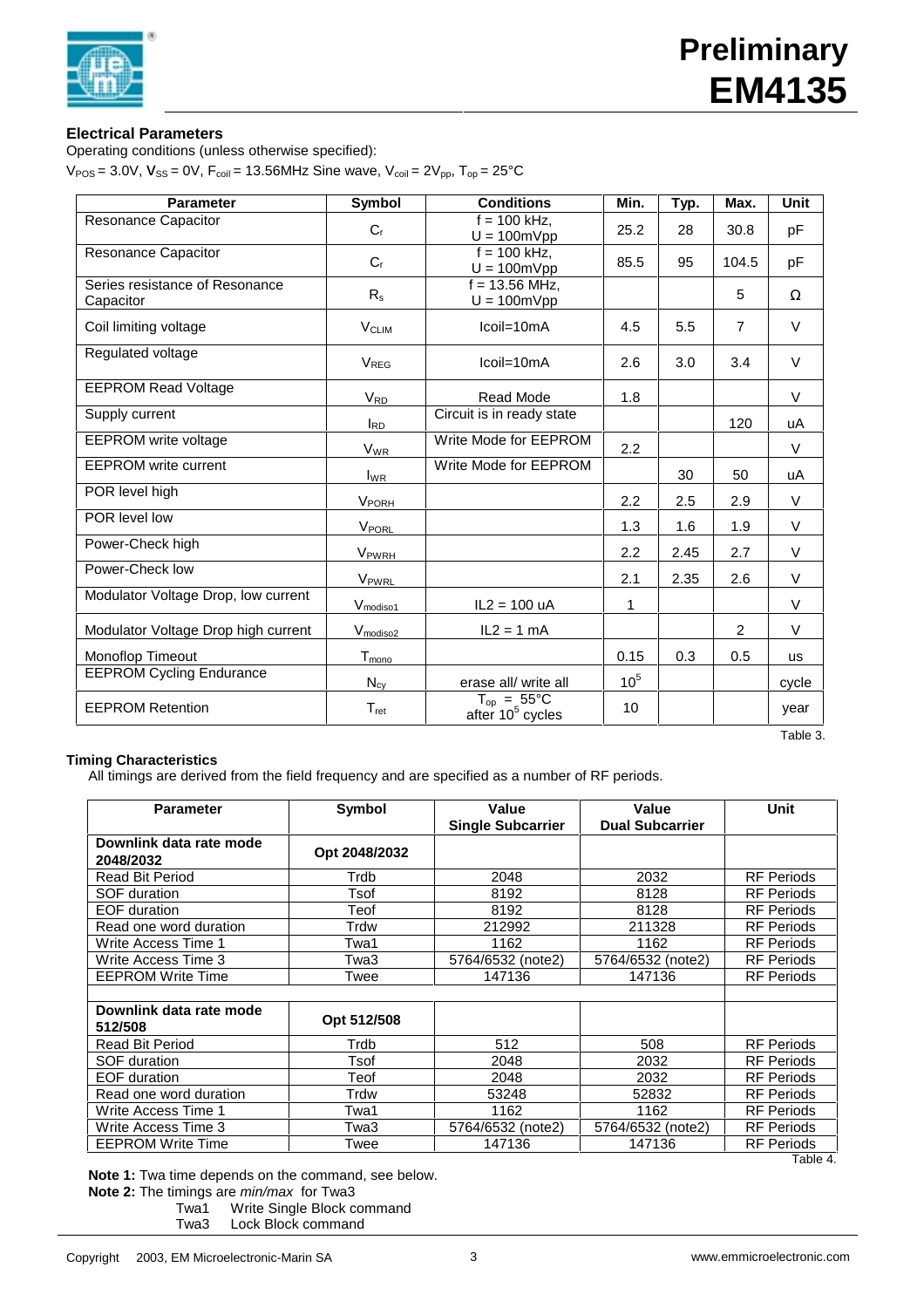

# **Memory organisation**

The 2.4K bit EEPROM are organised in 36 words of 64 bits. Block 0 to 11 are used for proprietary information, so they are not described.

| Bit63 ·            | Bit0      | Block nb |
|--------------------|-----------|----------|
| UID                | 1 block   | 12       |
|                    |           | 13       |
|                    |           | 14       |
|                    |           | 15       |
|                    |           | $16\,$   |
|                    |           | $17\,$   |
|                    |           | $18\,$   |
|                    |           |          |
| <b>User Memory</b> | 36 blocks |          |
|                    |           | $j+1$    |
|                    |           |          |
|                    |           | 43       |
|                    |           | 44       |
|                    |           | 45       |
|                    |           | 46       |
|                    |           | 47       |
|                    |           | 48       |

Figure 3.

# **Note:**

q The UID value is worldwide unique serial number programmed at wafer level.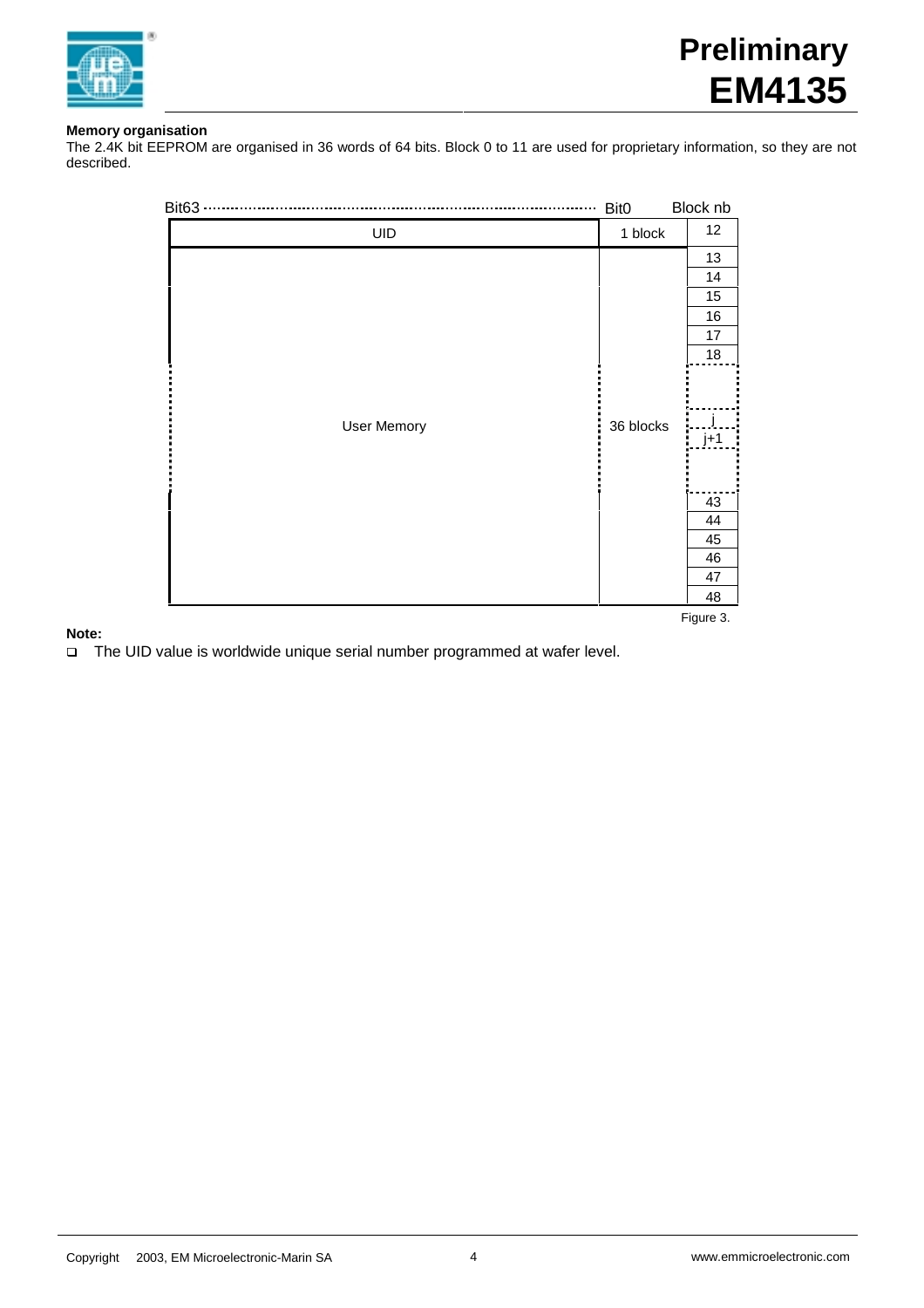

# **Functional Description**

# **Initial dialogue for vicinity cards**

The dialogue between the VCD and the VICC (one or more VICCs may be present at the same time) is conducted through the following consecutive operations:

- □ Activation of the VICC by the RF operating field of the VCD,
- q VICC waits silently for a command from the VCD
- □ Transmission of a command by the VCD,
- □ Transmission of a response by the VICC.

These operations use the RF power transfer and communication signal interface specified in the following paragraphs and are performed according to the protocol defined in ISO/IEC 15693-3.

## **Power transfer**

Power transfer to the VICC is accomplished by radio frequency via coupling antennas in the VCD and in the VICC. The RF operating field that supplies power to the VICC from the VCD is modulated for communication from the VCD to the VICC.

## **Frequency**

The frequency fc of the RF operating field is 13,56 MHz  $\pm$ 7 kHz.

## **Operating Field**

The VCD is capable of powering any single reference VICC (defined in the test methods) at manufacturer's specified positions (within the operating volume).

# The VCD does not generate a field higher than the value specified in ISO/IEC 15693-1 (alternating magnetic field) in any possible VICC position.

Test methods for determining the VCD operating field are defined in ISO/IEC 10373-7.

## **Communications signal interface VCD to VICC**

For some parameters several modes have been defined in order to meet different international radio regulations and different application requirements.

From the modes specified any data coding can be combined with any modulation.

However, combination of 1 out of 256 coding and 100% ASK modulation is not recommended as it may lead to synchronisation problems. Regulatory wise, this combination do not have any benefit. The following combination are recommended:

- q 1 out of 256 + 10% ASK for FCC part 15 compliance (US)
- q 1 out of 4 + 100 % ASK or 10% ASK for ETSI 300 330 compliance (Europe)

## **Modulation**

Communications between the VCD and the VICC takes place using the modulation principle of ASK. Two modulation indexes are used: 10% and 100%. The VICC decodes both. The VCD determines which index is used. Depending on the choice made by the VCD, a "pause" will be created as described in Figure 5 and Figure 6.



# **Modulation of the carrier for 100% ASK**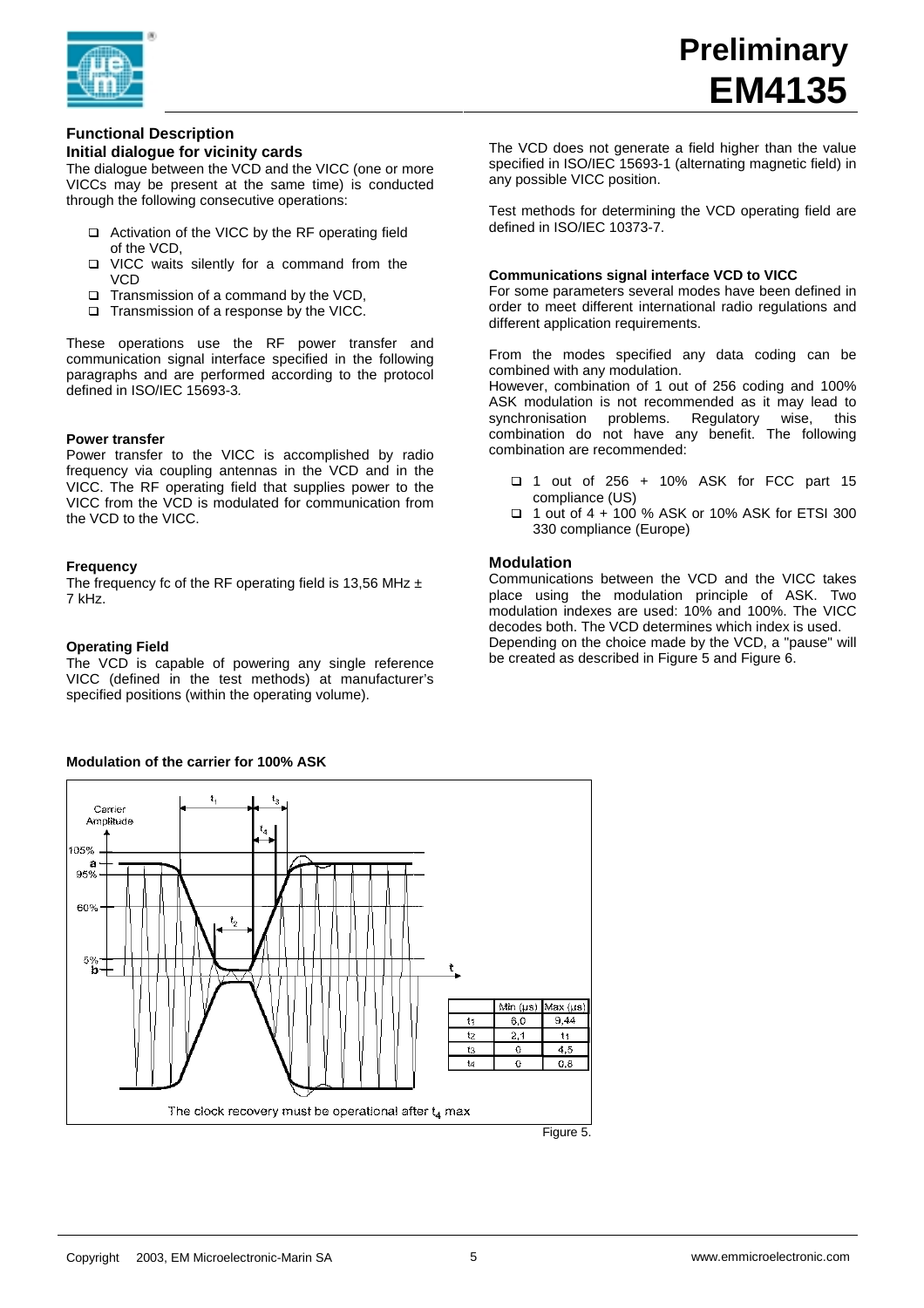

# **Modulation of the carrier for 10% ASK**



# **Data rate and Data coding**

Data coding is implemented using Pulse Position Modulation.

Two data coding modes are supported by the VICC. The selection is made by the VCD and indicated to the VICC within the start of frame (SOF).

# **Data coding mode: 1 out of 256**

The value of one single byte is represented by the position of one pause. The position of the pause on 1 of 256 successive time periods of 256/fc (~18,88 µs), determines the value of the byte. In this case the transmission of one byte takes ~4,833 ms and the resulting data rate is 1,65 kbits/s (fc /8192). The last byte of the frame is completely transmitted before the EOF is sent by the VCD.

Figure 7. illustrates this pulse position modulation technique for a data coding 1 out of 256.



In Figure 7, the VCD sent the data  $'E1' = (11100001)b = (225)$  to the VICC.

The pause occurs during the second half of the position of the time period that determines the value, as shown in Figure 8.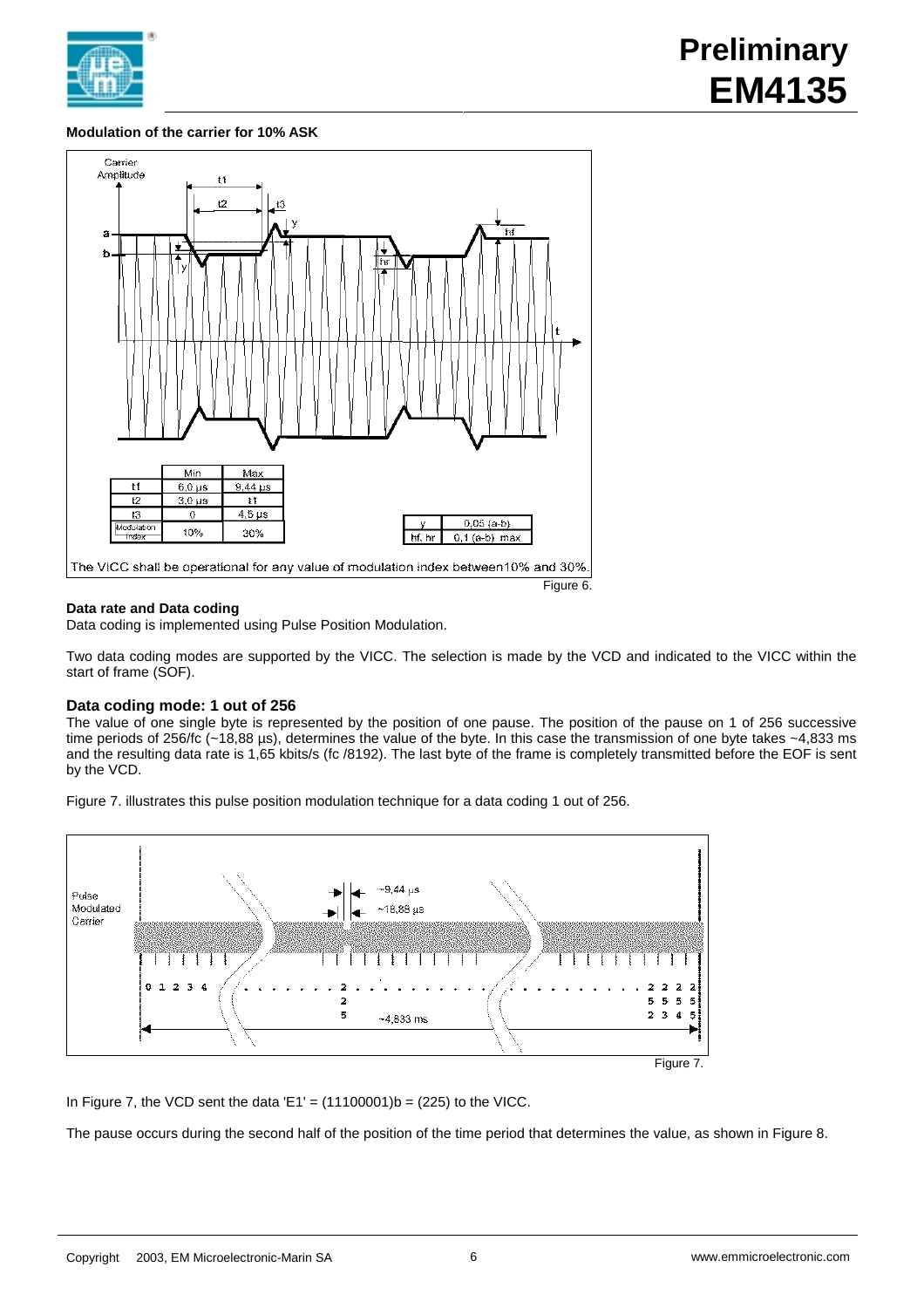

# **Detail of one time period**



Warning: In case of usage of 1/256 coding with 100% modulation index, an accurate timing is needed to ensure proper decoding.

# **Data coding mode: 1 out of 4**

Pulse position modulation for 1 out of 4 mode can be also selected. In this case the position determines two bits at a time.

Four successive pairs of bits form a byte, where the least significant pair of bits is transmitted first. The resulting data rate is 26,48K bits/s (fc /512).

Figure 9. illustrates the 1 out of 4 pulse position technique and coding.

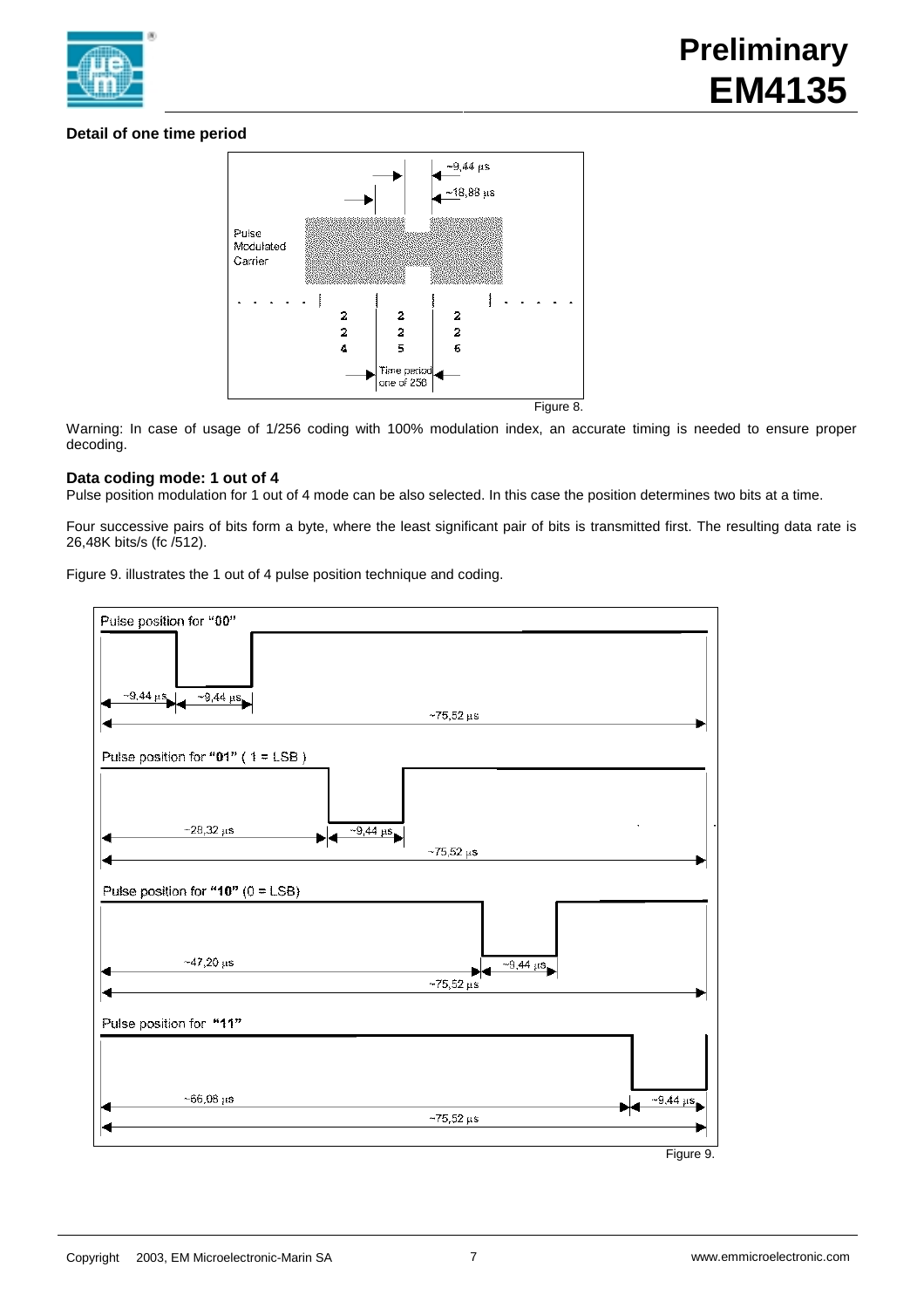

# **Preliminary EM4135**

For example, Figure 10. shows the transmission of  $E1' = (11100001)b = 225$  by the VCD.



# **VCD to VICC frames**

Framing has been chosen for ease of synchronisation and independence of protocol.

Frames are delimited by a start of frame (SOF) and an end of frame (EOF) and are implemented using code violation. Unused options are reserved for future use by ISO/IEC.

The VICC is ready to receive a frame from the VCD within 300 us after having sent a frame to the VCD.

The VICC is ready to receive a frame within 1 ms of activation by the powering field.

# **SOF to select 1 out of 256 code**

The SOF sequence described in Figure 11 selects the 1 out of 256 Data Coding mode.



## **SOF to select 1 out of 4 code**

The SOF sequence described in Figure **12**12 selects the 1 out of 4 Data Coding mode.



# **EOF for either data coding mode**

The EOF sequence for either coding mode is described in Figure 13.

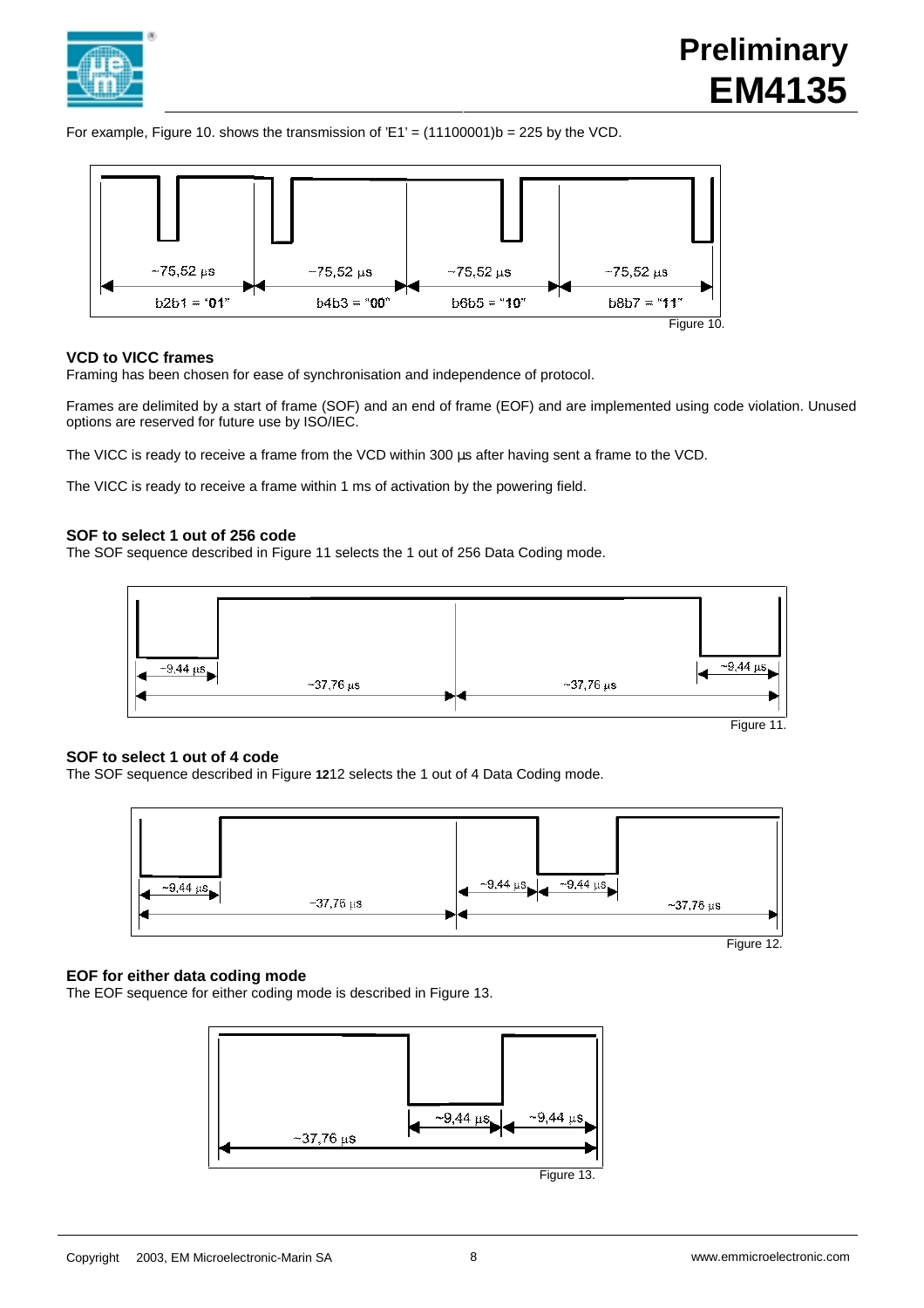

# **Communication signal interface VICC to VCD**

For some parameters, several modes have been defined in order to, allow for use in different noise environments and application requirements.

## **Load modulation**

The VICC is capable of communication to the VCD via an inductive coupling area whereby the carrier is loaded to generate a subcarrier with frequency fs. The subcarrier is generated by switching a load in the VICC.

The load modulation amplitude is at least 10 mV when measured as described in the test methods.

Test methods for VICC load modulation are defined in International Standard ISO/IEC 10373-7.

## **SubCarrier**

One or two subcarriers may be used as selected by the VCD using the first bit in the protocol header. The VICC supports both modes.

When one subcarrier is used, the frequency fs1 of the subcarrier load modulation is fc/32 (423,75 kHz).

When two subcarriers are used, the frequency fs1 is fc/32 (423,75 kHz), and the frequency fs2 is fc/28 (484,28 kHz).

If two subcarriers are present there is a continuous phase relationship between them.

#### **Data rates**

A low or high data rate may be used. The selection of the data rate is made by the VCD using the second bit in the protocol header as defined in Table10. The VICC supports the data rates shown in Table6.

| Data<br>Rate | <b>Single Subcarrier</b> | <b>Dual Subcarrier</b> |
|--------------|--------------------------|------------------------|
| Low          | 6,62 kbits/s (fc/2048)   | 6,67 kbits/s (fc/2032) |
| High         | 26,48 kbits/s (fc/512)   | 26,69 kbits/s (fc/508) |

Table 6.

## **Bit representation and coding**

Data are encoded using Manchester coding, according to the following schemes. All timings shown refer to the high data rate from the VICC to the VCD. For the low data rate the same subcarrier frequency or frequencies are used, in this case the number of pulses and the timing is multiplied by 4.

## **Bit coding when using one SubCarrier**

A logic 0 starts with 8 pulses of fc /32 (~423,75 kHz) followed by an unmodulated time of  $256/fc$  (~18,88 µs), see Figure 14.



Figure 14.

A logic 1 starts with an unmodulated time of 256/fc (~18,88 µs) followed by 8 pulses of fc/32 (~423,75 kHz), see Figure 15.



Figure 15.

**Preliminary**

**EM4135**

#### **Bit coding when using two SubCarriers**

A logic 0 starts with 8 pulses of fc/32 (~423,75 kHz) followed by 9 pulses of fc/28 (~484,28 kHz) See Figure 16.



Figure 16.

A logic 1 starts with 9 pulses of fc/28 (~484,28 kHz) followed by 8 pulses of  $f$  c /32 (~423,75 kHz) see Figure 17.



Figure 17.

## **SOF when using one SubCarrier**

SOF comprises 3 parts:

- □ An unmodulated time of 768/fc (~56,64 µs).<br>□ 24 pulses of fc/32 (~423.75 kHz).
- 24 pulses of fc/32 (~423,75 kHz).
- □ A logic 1 which starts with an unmodulated time of 256/fc (~18,88 µs), followed by 8 pulses of fc/32 (~423,75 kHz).

The SOF for one subcarrier is illustrated in Figure 18.



**SOF when using two SubCarriers**

SOF comprises 3 parts:

- $\Box$  27 pulses of fc/28 (~484,28 kHz).
- $\Box$  24 pulses of fc/32 (~423,75 kHz).
- $\Box$  A logic 1 which starts with 9 pulses of fc/28 (~484,28 kHz) followed by 8 pulses of fc/32 (~423,75 kHz).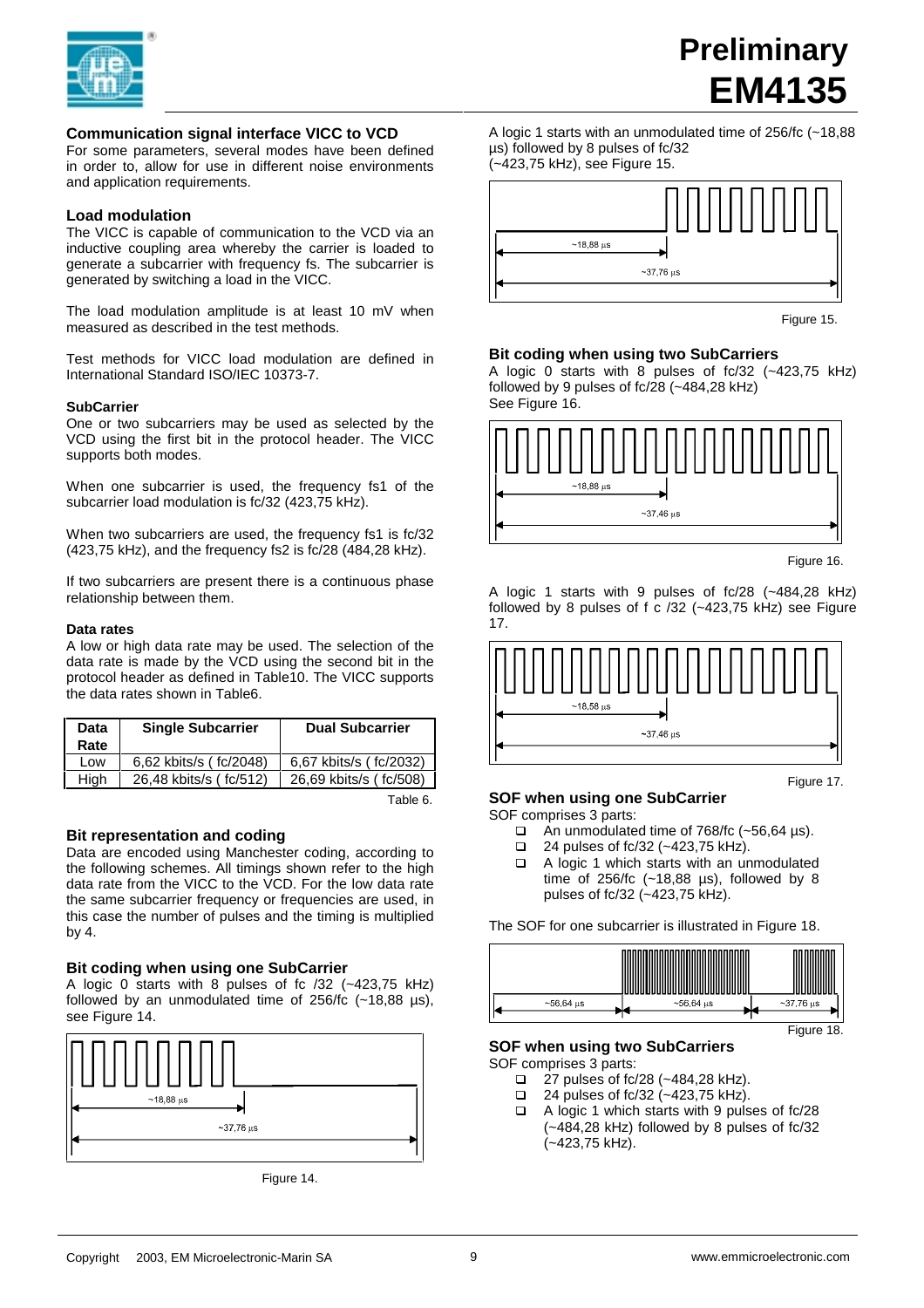





# **EOF when using one SubCarrier**

EOF comprises 3 parts:

- $\Box$  A logic 0 which starts with 8 pulses of fc/32 (~423,75 kHz), followed by an unmodulated time of 256/fc (~18,88 µs).
- $\Box$  24 pulses of fc/32 (~423,75 kHz).
- $\Box$  An unmodulated time of 768/fc (~56,64 µs).

The EOF for 1 subcarrier is illustrated in

Figure20.



Figure 20.

# **EOF when using two SubCarriers**

EOF comprises 3 parts:

- $\Box$  A logic 0 which starts with 8 pulses of fc/32 (~423,75 kHz) followed by 9 pulses of fc/28 (~484,28 kHz).
- $\Box$  24 pulses of fc/32 (~423,75 kHz).
- $\Box$  27 pulses of fc/28 (~484,28 kHz).

The EOF for 2 subcarriers is illustrated in Figure21.



## **Definition of data elements Unique identifier (UID)**

The VICCs are identified by a 64 bits unique identifier (UID). This is used for addressing each VICC uniquely and individually, during the anticollision loop and for one-to-one exchange between a VCD and a VICC.

The UID is set permanently by the IC manufacturer in accordance with Figure below:

## **UID format**



Figure 22.

The UID comprises:

- $\Box$  The 8 MSB bits is 'E0',<br> $\Box$  The IC manufacturer of
- The IC manufacturer code, on 8 bits according to ISO/IEC 7816-6:1996/Amd.1
- □ EM-Microelectronic is identified by code 0x16.
- $\Box$  A unique serial number on 48 bits assigned by the IC manufacturer.

Note: 64 bit UID is stored in EEPROM. EM IC manufacturer code is programmed with 0x16. 48 bits of IC manufacturer serial number are composed of 6 bit IC code (different for each member of EM ISO 15693 family), 10 bit Customer Id and 32 bit unique serial number.

IC Id "0x04" corresponds to EM4135.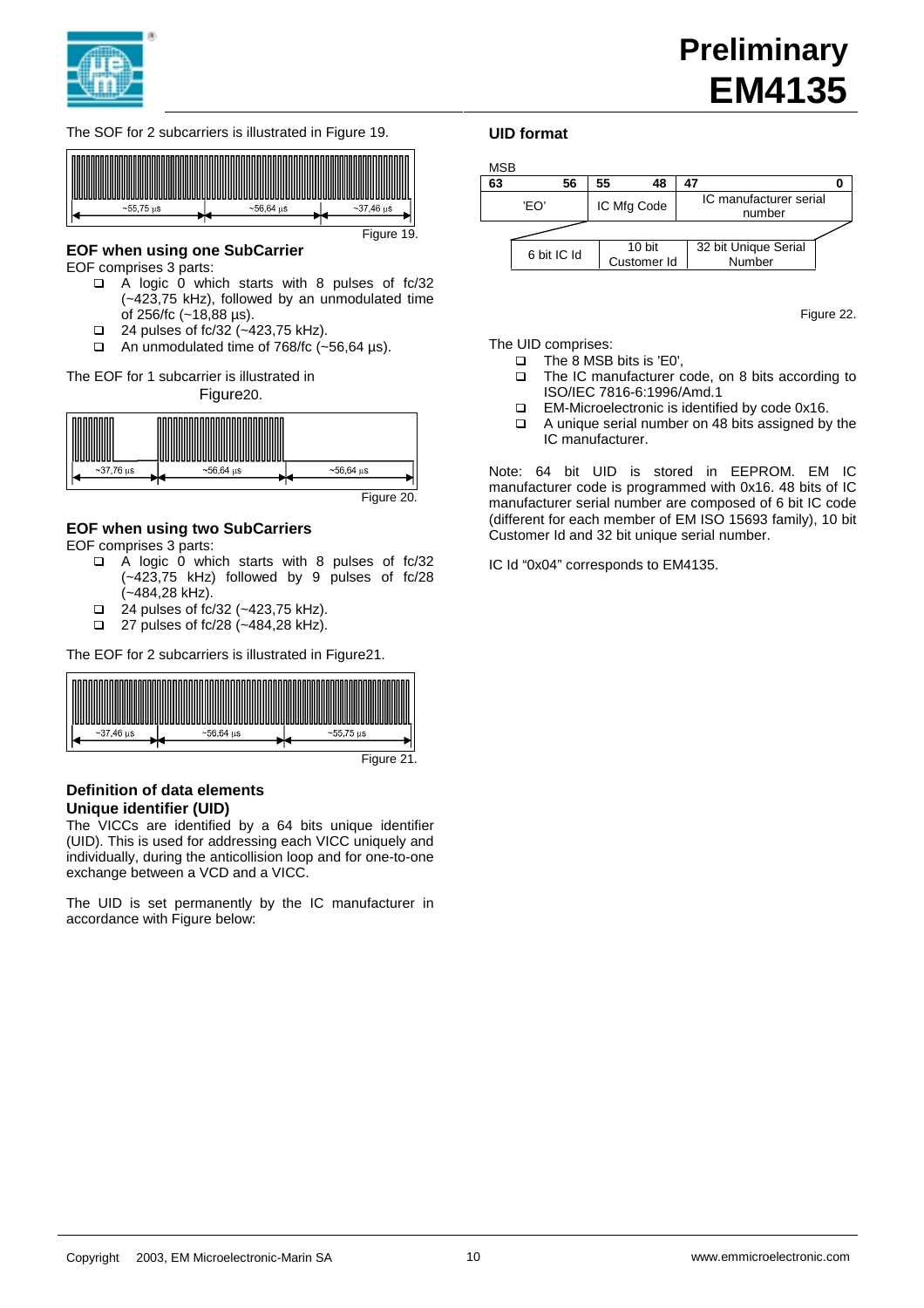

# **Application family identifier (AFI)**

EM4135 supports AFI feature. AFI (Application family identifier) represents the type of application targeted by the VCD and is used to extract from all the VICCs present only the VICCs meeting the required application criteria.

AFI is coded on one byte, which constitutes 2 nibbles of 4 bits each, and programming is done at wafer level.

The most significant nibble of AFI is used to code one specific or all application families, as defined in Table .

The least significant nibble of AFI is used to code one specific or all application sub-families. Sub-family codes different from 0 are proprietary.

| <b>AFI most</b><br>significant<br>nibble | <b>AFI least</b><br>significant<br>nibble | <b>Meaning VICCs respond from</b>   | <b>Examples / note</b>        |
|------------------------------------------|-------------------------------------------|-------------------------------------|-------------------------------|
| $^{\prime}$ $\Omega$                     | 'ቦ'                                       | All families and sub-families       | No applicative preselection   |
| X                                        | 'ח'                                       | All sub-families of family X        | Wide applicative preselection |
| Χ                                        | Υ                                         | Only the Yth sub-family of family X |                               |
| '0'                                      | Y                                         | Proprietary sub-family Y only       |                               |
| '1'                                      | '0', Y                                    | Transport                           | Mass transit, Bus, Airline    |
| 2'                                       | '0', Y                                    | Financial                           | IEP, Banking, Retail          |
| '3'                                      | '0', Y                                    | Identification                      | Access control                |
| '4'                                      | '0', Y                                    | Telecommunication                   | Public telephony, GSM         |
| '5'                                      | '0', Y                                    | Medical                             |                               |
| '6'                                      | '0', Y                                    | Multimedia                          | Internet services             |
| '7'                                      | '0', Y                                    | Gaming                              |                               |
| '8'                                      | '0', Y                                    | Data storage                        | Portable files                |
| '9'                                      | '0', Y                                    | Item management                     |                               |
| 'A'                                      | '0', Y                                    | <b>Express parcels</b>              |                               |
| 'B'                                      | '0', Y                                    | Postal services                     |                               |
| 'C'                                      | '0', Y                                    | Airline bags                        |                               |
| 'D'                                      | '0', Y                                    | <b>RFU</b>                          |                               |
| 'E'                                      | '0', Y                                    | <b>RFU</b>                          |                               |
| 'F'                                      | '0', Y                                    | RFU                                 |                               |

Table 7.

# **Note:**

- □ The AFI byte can only be programmed at wafer level. It has to be specified at order.
- $X = '1'$  to 'F',  $Y = '1'$  to 'F'.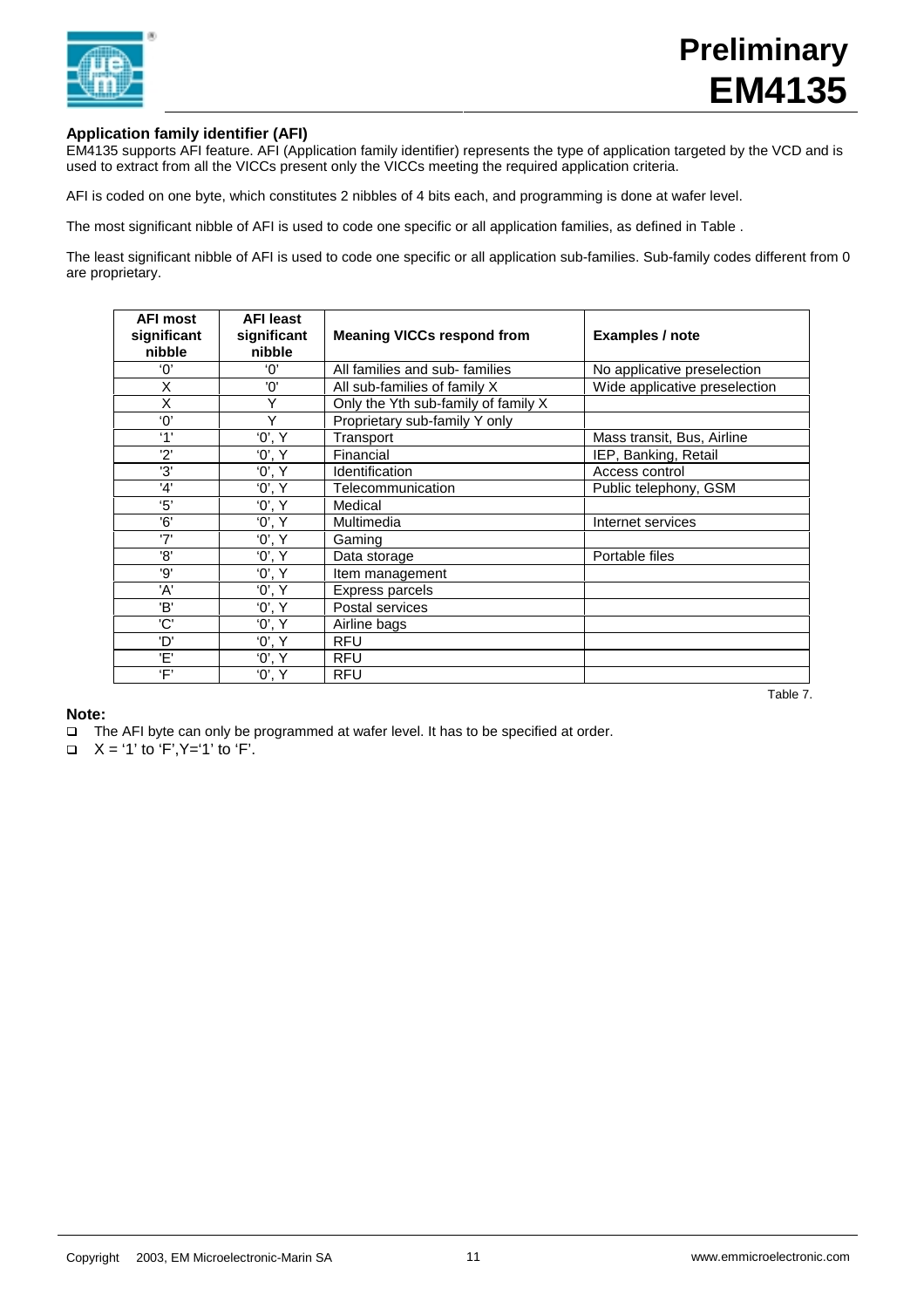

# **VICC decision tree for AFI**



```
 Figure 23.
```
**Note:** "Answer" means that the VICC answers to the Inventory request.

## **Block security status**

The block security status is sent back by the VICC as a parameter in the response to a VCD request as specified in clause 10 (e.g. Read Multiple block). It is coded on one byte.

| <b>Bit</b>   | Flag name | Value | <b>Description</b> |
|--------------|-----------|-------|--------------------|
| b1           | Lock Flag |       | Not locked         |
|              |           |       | Locked             |
| $b2$ to $b8$ | RFU       |       |                    |

Figure 24.

# **CRC**

The CRC is calculated in accordance with ISO/IEC 13239. Information on how to calculate the CRC can be found in annex C of ISO/IEC 15693-3 document.

The initial register content is all ones: 'FFFF'.

The two bytes CRC are appended to each request and each response, within each frame, before the EOF. The CRC is calculated on all the bytes after the SOF up to but not including the CRC field.

Upon reception of a request from the VCD, the VICC verifies that the CRC value is valid. If it is invalid, it will discard the frame and will not answer (modulate).

Upon reception of a response from the VICC, it is recommended that the VCD verify that the CRC value is valid. If it is invalid, actions to be performed are left to the responsibility of the VCD designer.

The CRC is transmitted least significant byte first.

Each byte is transmitted least significant bit first.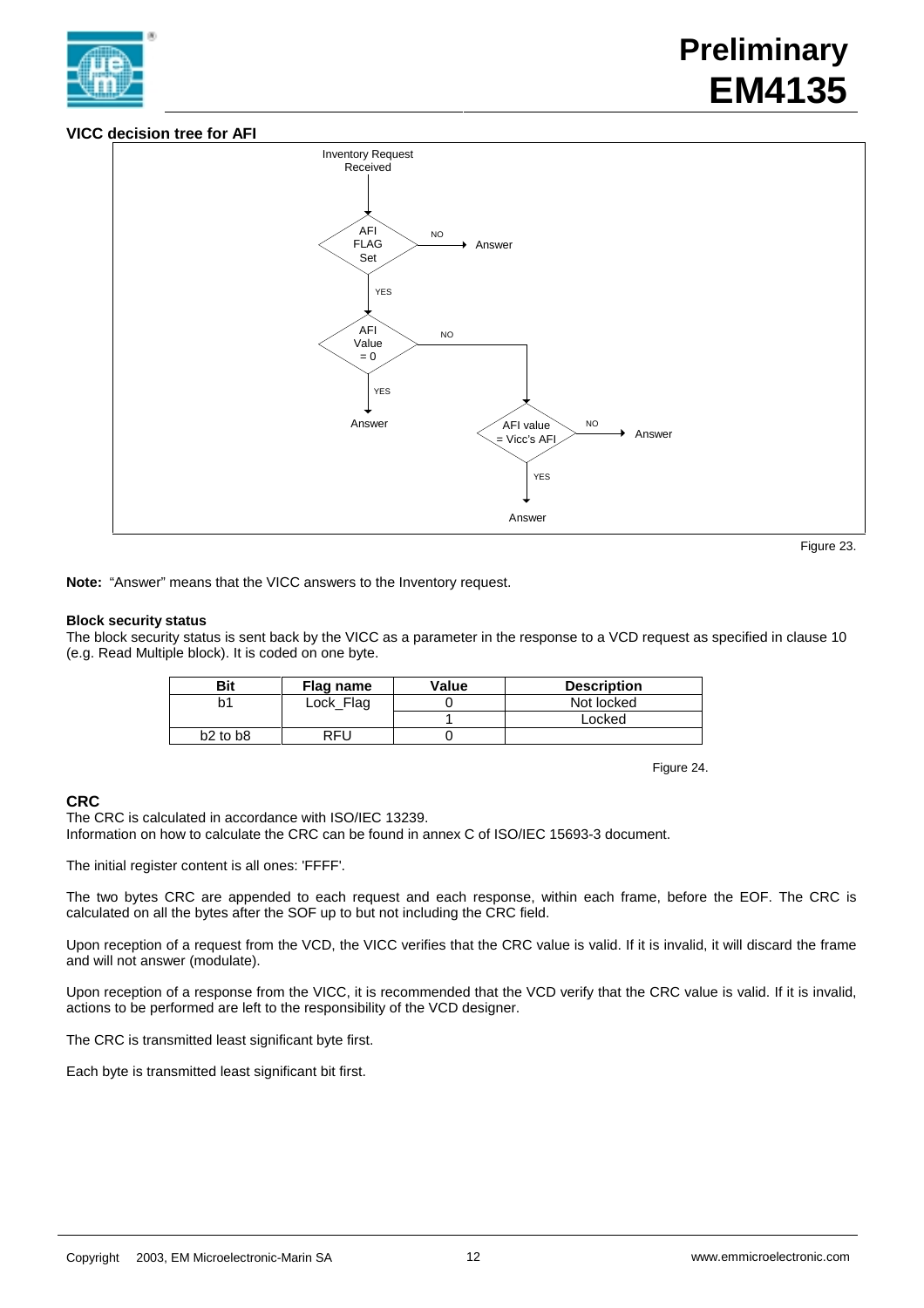

# **CRC bits and bytes transmission rules**



## **Overall protocol description Protocol Concept**

The transmission protocol defines the mechanism to exchange instructions and data between the VCD and the VICC, in both directions.

It is based on the concept of "VCD Talks First".

This means that any VICC does not start transmitting (i.e. modulating according to ISO/IEC 15693-2) unless it has received and properly decoded an instruction sent by the VCD.

A) The protocol is based on an exchange of:

- a request from the VCD to the VICC
- $\Box$  a response from the VICC(s) to the VCD
- B) Each request and each response are contained in a frame.

C) Each request consists of the following fields:

- q Flags
- **Q** Command code
- **Q** Mandatory and optional parameters fields, depending on the command
- Application data fields
- q CRC

D) Each response consists of the following fields:

- q Flags
- **Q** Mandatory and optional parameters fields, depending on the command
- Application data fields
- q CRC

E) The protocol is bit-oriented. The number of bits transmitted in a frame is a multiple of eight (8), i.e. an integer number of bytes.

F) A single-byte field is transmitted least significant bit (LSBit) first.

G) A multiple-byte field is transmitted least significant byte (LSByte) first, each byte is transmitted least significant bit (LSBit) first.

H) The setting of the Flags indicates the presence of the optional fields. When the Flag is set (to one), the field is present. When the Flag is reset (to zero), the field is absent.

I) RFU Flags are set to zero (0).

## **Modes**

The term mode refers to the mechanism to specify in a request the set of VICC's that answers to the request.

## **Addressed mode**

When the Address\_Flag is set to 1 (addressed mode), the request contains the unique ID (UID) of the addressed VICC.

Any VICC receiving a request with the Address\_Flag set to 1 compares the received unique ID (address) to its own ID.

If it matches, it executes it (if possible) and returns a response to the VCD as specified by the command description.

If it does not match, it remains silent.

## **Non-addressed mode**

When the Address\_Flag is set to 0 (non-addressed mode), the request does not contain a unique ID.

Any VICC receiving a request with the Address\_Flag set to 0 executes it (if possible) and returns a response to the VCD as specified by the command description.

## **Select mode**

When the Select\_Flag is set to 1 (select mode), the request does not contain a VICC unique ID.

The VICC in the selected state receiving a request with the Select\_Flag set to 1 executes it (if possible) and return a response to the VCD as specified by the command description.

Only the VICC in the selected state answers to a request having the select Flag set to 1.

# **Request Format**

The request consists of the following fields:

- □ Flags<br>□ Comm
- Command code
- □ Parameters and data fields
- CRC.

| I SOF | Flags | Command<br>Code | Parameters | Data | CRC | EOF I      |
|-------|-------|-----------------|------------|------|-----|------------|
|       |       |                 |            |      |     | Figure 26. |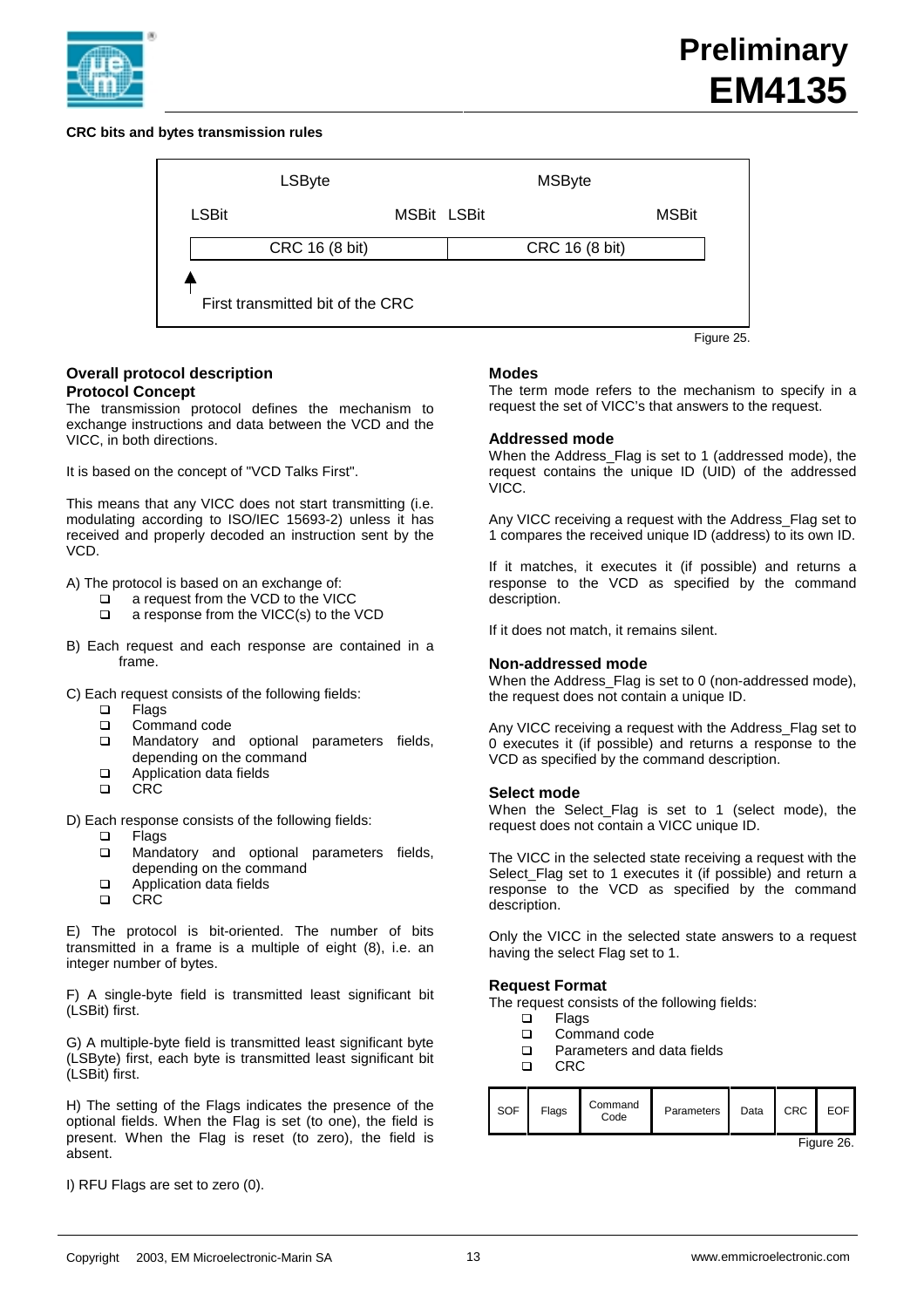

# **Request Flags**

In a request, the field "Flags" specifies the actions to be performed by the VICC and whether corresponding fields are present or not.

It consists of eight bits.

# **Request Flags 1 to 4 definition**

| <b>Bit</b>     | Flag name        | Value | <b>Description</b>                                   |           |
|----------------|------------------|-------|------------------------------------------------------|-----------|
|                |                  | 0     | A single sub-carrier frequency is used by the VICC   |           |
| b <sub>1</sub> | Sub-carrier_Flag |       | Two sub-carriers are used by the VICC                |           |
| b2             |                  |       | Low data rate is used                                |           |
|                | Data rate Flag   |       | High data rate is used                               |           |
| b <sub>3</sub> |                  |       | Flags 5 to 8 meaning is according to Table           |           |
| Inventory_Flag |                  |       | Flags 5 to 8 meaning is according to Table 12        |           |
| b4             | Protocol         |       | No protocol format extension                         |           |
| Extension Flag |                  |       | Protocol format is extended. Reserved for future use |           |
|                |                  |       |                                                      | Table 10. |

**Note:**

- □ Sub-carrier\_Flag refers to the VICC-to-VCD Communication Signal Interface chapter.
- q Data\_rate\_Flag refers to the VICC-to-VCD Communication Signal Interface chapter.

## **Request Flags 5 to 8 definition when Inventory Flag is NOT set**

|  | <b>Bit</b>     | Flag name    | Value | <b>Description</b>                                                      |
|--|----------------|--------------|-------|-------------------------------------------------------------------------|
|  |                |              | 0     | Request is executed by any VICC according to the                        |
|  |                |              |       | setting of Address_Flag                                                 |
|  | b5             | Select Flag  |       | Request is executed only by VICC in selected state. The                 |
|  |                |              |       | Address_Flag is set to 0 and the UID field is not be included in the    |
|  |                |              |       | request                                                                 |
|  | b <sub>6</sub> | Address Flag | 0     | Request is not addressed. UID field is not included. It is              |
|  |                |              |       | executed by any VICC                                                    |
|  |                |              |       | Request is addressed. UID field is included. It is executed only by the |
|  |                |              |       | VICC whose UID matches the UID specified in the request                 |
|  |                | Option Flag  | 0     | Meaning is defined by the command description. It is set to 0 if not    |
|  | b7             |              |       | otherwise defined by the command                                        |
|  |                |              |       | Meaning is defined by the command description                           |
|  |                |              | 0     |                                                                         |
|  | b8             | <b>RFU</b>   |       |                                                                         |
|  |                |              |       | Table 11.                                                               |

# **Request Flags 5 to 8 definition when inventory Flag is set**

| <b>Bit</b>     | Flag name     | Value | <b>Description</b>                                                                                       |
|----------------|---------------|-------|----------------------------------------------------------------------------------------------------------|
| b <sub>5</sub> |               |       | AFI field is not present                                                                                 |
|                | AFI_Flag      |       | AFI field is present                                                                                     |
| b6             | Nb slots Flag |       | 16 slots                                                                                                 |
|                |               |       | 1 slot                                                                                                   |
| b7             | Option_Flag   | 0     | Meaning is defined by the command description. It is set to 0 if not<br>otherwise defined by the command |
|                |               |       | Meaning is defined by the command description                                                            |
| b <sub>8</sub> | <b>RFU</b>    | 0     |                                                                                                          |

Table 12.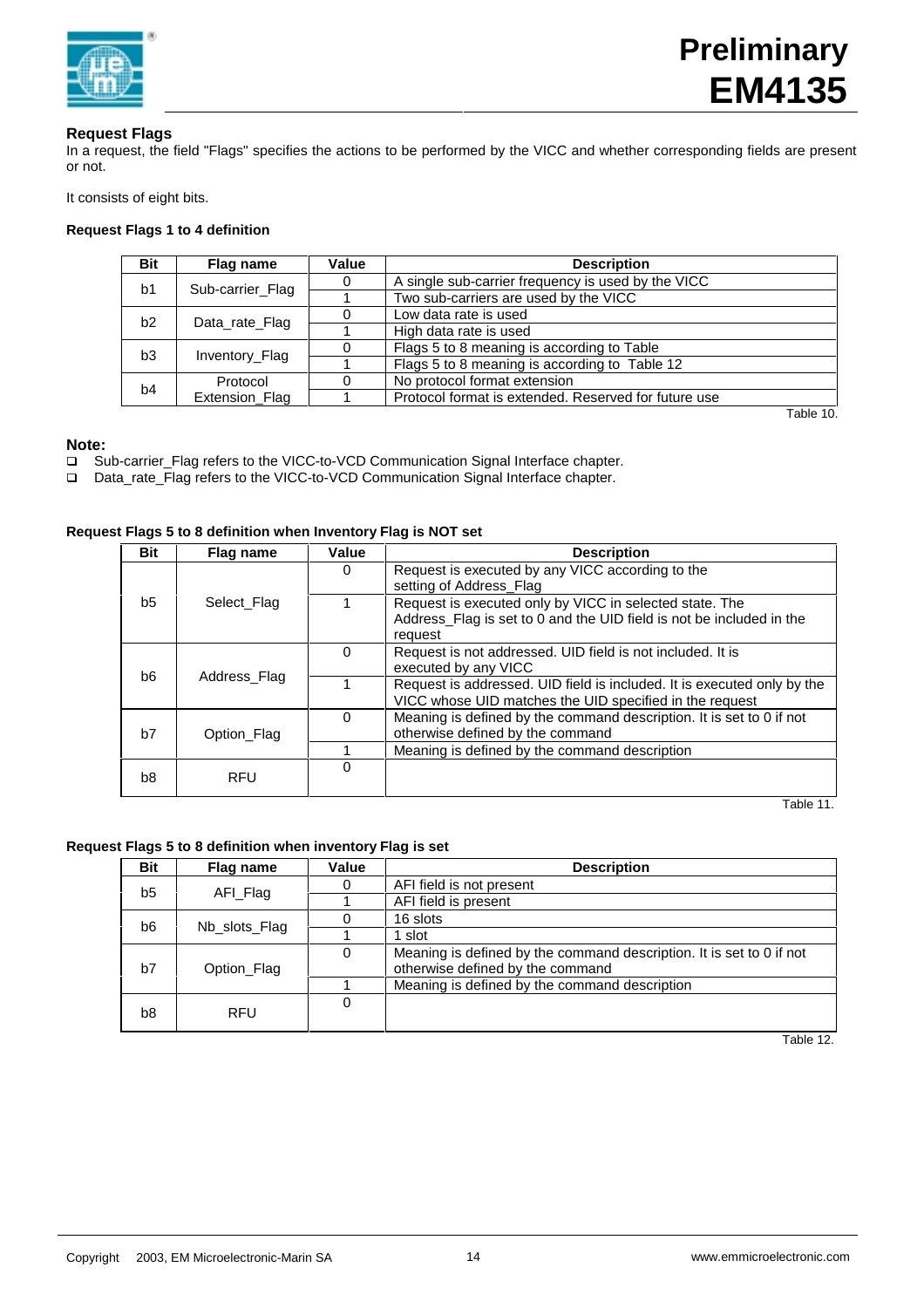

# **Response Format**

The response consists of the following fields:

- q Flags
- □ one or more parameter fields<br>□ Data
- □ Data<br>□ CRC
- CRC

| SOF        | Flags | Parameters | Data | CRC |  |  |  |  |  |
|------------|-------|------------|------|-----|--|--|--|--|--|
| Figure 27. |       |            |      |     |  |  |  |  |  |

# **Response Flags**

Inside the response, the tag indicates how actions have been performed by the VICC and whether corresponding fields are present or not.

# **Response Flags 1 to 8 definition**

| <b>Bit</b>     | Flag name      | Value | <b>Description</b>                                    |
|----------------|----------------|-------|-------------------------------------------------------|
| b <sub>1</sub> |                |       | No error                                              |
|                | Error_Flag     |       | Error detected. Error code is in the "Error" field.   |
| b2             | <b>RFU</b>     |       |                                                       |
| b <sub>3</sub> | <b>RFU</b>     |       |                                                       |
| b <sub>4</sub> | Extension_Flag |       | No protocol format extension                          |
|                |                |       | Protocol format is extended. Reserved for future use. |
| b <sub>5</sub> | <b>RFU</b>     |       |                                                       |
| b6             | <b>RFU</b>     |       |                                                       |
| b7             | <b>RFU</b>     |       |                                                       |
| b8             | <b>RFU</b>     |       |                                                       |

Table 13.

## **Response error code**

When the Error\_Flag is set by the VICC, the error code field is included and provides information about the error that occurred. Error codes are defined in Table 14.

If the VICC does not support specific error code(s) listed in Table 14, it answers with the error code '0F' ("Error with no information given").

## **Response error code definition**

| Error code | <b>Meaning</b>                                                             |
|------------|----------------------------------------------------------------------------|
| '01'       | The command is not supported, i.e. the request code is not recognised.     |
| '02'       | The command is not recognised, for example: a format error occurred.       |
| '03'       | The command option is not supported.                                       |
| 'OF'       | Error with no information given or a specific error code is not supported. |
| '10'       | The specified block is not available (doesn't exist).                      |
| '11'       | The specified block is already locked and thus cannot be locked again.     |
| '12'       | The specified block is locked and its content cannot be changed.           |
| '13'       | The specified block was not successfully programmed.                       |
| '14'       | The specified block was not successfully locked.                           |
| 'A0'       | Power Check failed                                                         |
| 'A1'       | Read / Write to unused Block                                               |

Table 14.

**Note:**

q EM4135 supports specific error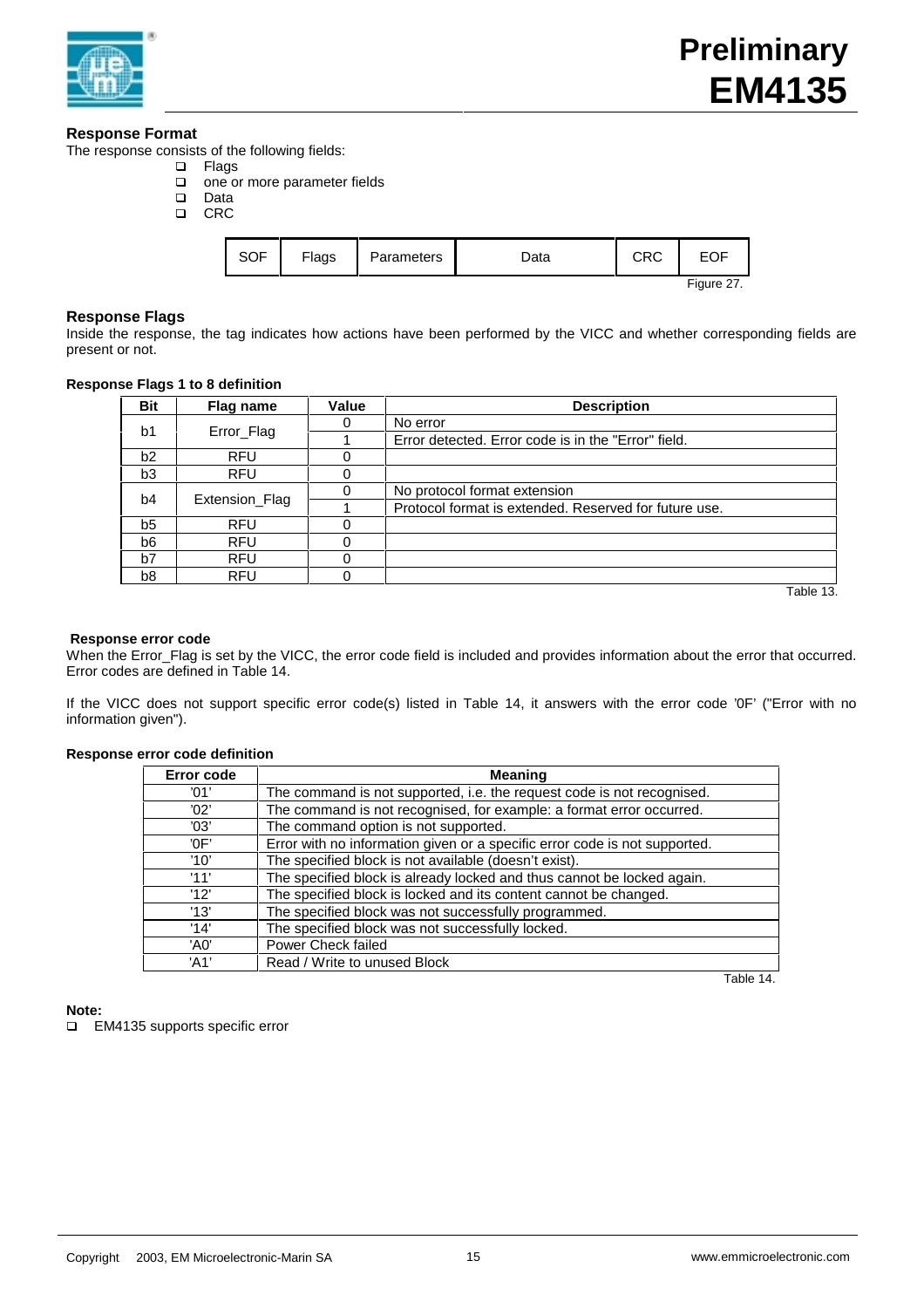

# **Error codes used in special situations**

| <b>Error Code</b> | <b>Situation / VCD request</b>                       |
|-------------------|------------------------------------------------------|
| <b>NO RESP</b>    | Select $Flag = 1$ AND address $Flag = 1$             |
|                   |                                                      |
| 01                | Command opcode is not recognized                     |
|                   |                                                      |
| 02                | Wrong Flags according Table 20, except bit4 and bit8 |
|                   |                                                      |
| 03                | Protocol Extension Flag is set                       |
| 03                | RFU bit 8 is set                                     |
|                   |                                                      |

Table 15.

# **VICC states**

A VICC can be in one of the 4 following states:

- **Q** Power-off
- **□** Ready<br>□ Quiet
- **□** Quiet
- Selected

The transition between these states is specified in Figure 28.

EM4135 supports mandatory power-off, ready, quiet states and selected.

# **Power-off state**

The VICC is in the power-off state when it cannot be activated by the VCD.

# **Ready state**

The VICC is in the Ready state when it is activated by the VCD. It processes any request where the Select Flag is not set.

# **Quiet state**

When in the quiet state, the VICC processes any request where the Inventory\_Flag is not set and where the Address\_Flag is set.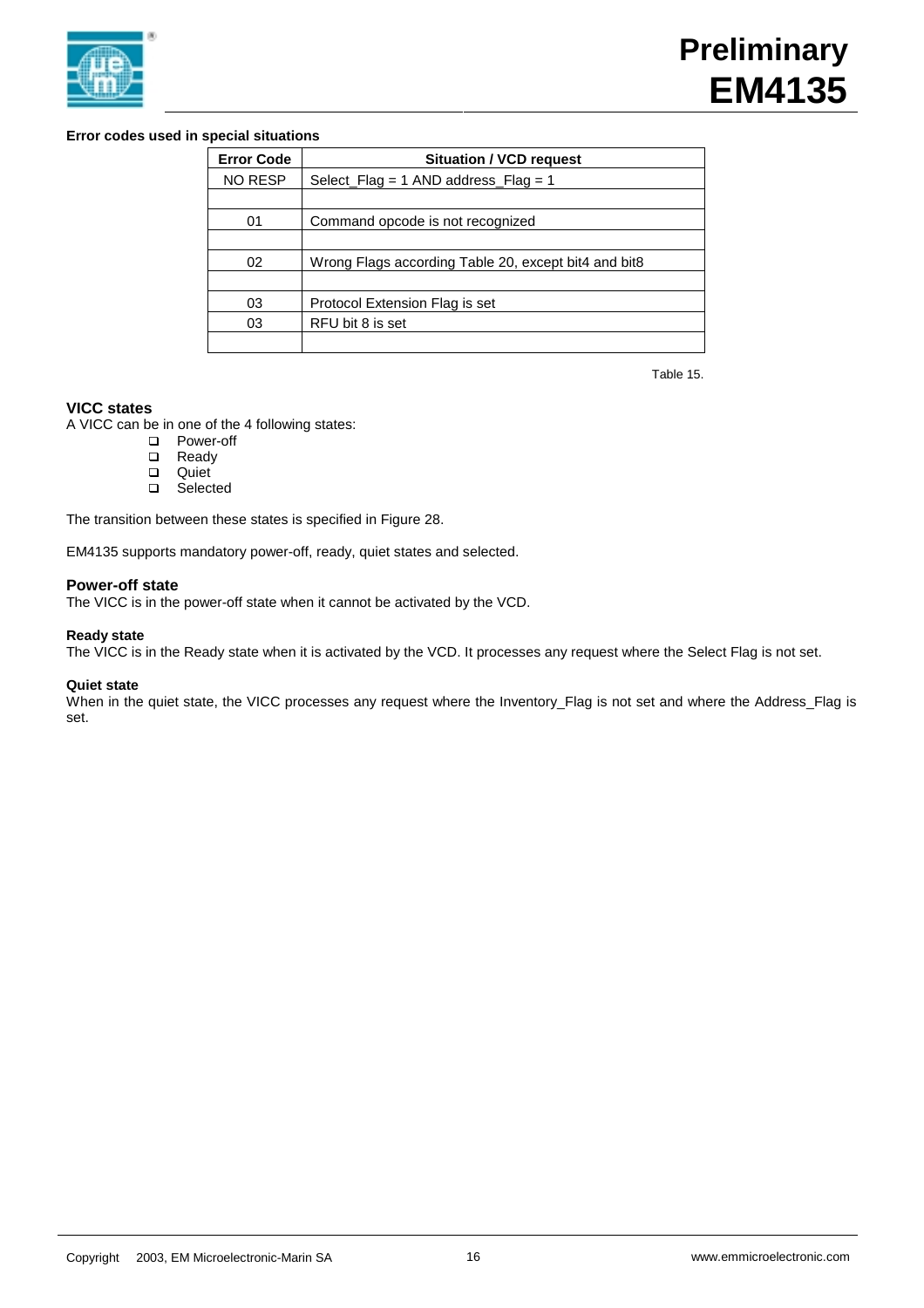

# **Selected state**

Only a VICC in the selected state processes requests having the Select\_Flag set.

# **VICC state transition diagram**



# **Note:**

- q The intention of the state transition method is that only one VICC should be in the Selected state at a time.
- □ The VICC state transition diagram shows only valid transitions. In all other cases the current VICC state remains unchanged. When the VICC cannot process a VCD request (e.g. CRC error, etc.), it stays in its current state.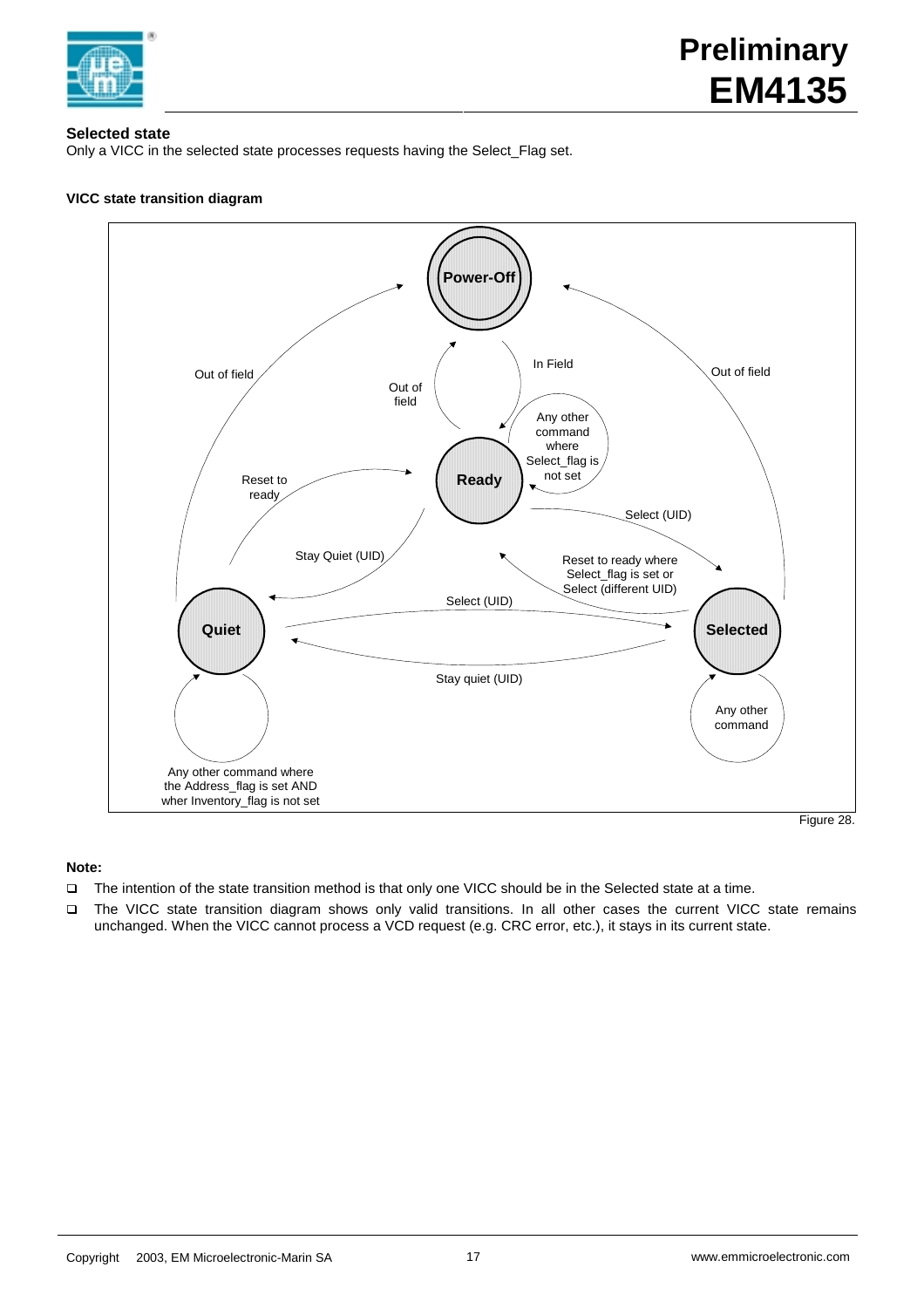

# **Anticollision**

The purpose of the anticollision sequence is to make an inventory of the VICCs present in the VCD field by their unique UID.

The VCD is the master of the communication with one or multiple VICCs. It initiates card communication by issuing the inventory request.

The VICC sends its response in the slot determined or does not respond, according to the algorithm described in Figure 30.

## **Explanation of an anticollision sequence**

Figure 29 summarises the main cases that can occur during a typical anticollision sequence where the number of slots is 16.

The different steps are:

- A) The VCD sends an Inventory request, in a frame, terminated by an EOF. The number of slots is 16.
- B) VICC 1 transmits its response in slot 0. It is the only one to do so, therefore no collision occurs and its UID is received and registered by the VCD.
- C) The VCD sends an EOF, meaning to switch to the next slot.
- D) In slot 1, two VICCs 2 & 3 transmits their response. This case generates a collision. The VCD detects this status and remembers that a collision was detected in slot 1.
- E) The VCD sends an EOF, meaning to switch to the next slot.
- F) In slot 2, no VICC transmits a response. Therefore the VCD does not detect a VICC SOF and decides to switch to the next slot by sending an EOF.
- G) In slot 3, there is another collision caused by responses from VICC 4 and 5
- H) The VCD then decides to send an addressed request (for instance a Read Block) to VICC 1, which UID was already correctly received.
- I) All VICCs detect a SOF and exit the anticollision sequence. They process this request and since the request is addressed to VICC 1, only VICC1 transmit its response.
- J) All VICCs are ready to receive another request. If it is an inventory command, the slot numbering sequence restarts from 0.

# **Note:**

q The decision to interrupt the anticollision sequence is up to the VCD. It could have continued to send EOF's till slot 15 and then send the request to VICC 1.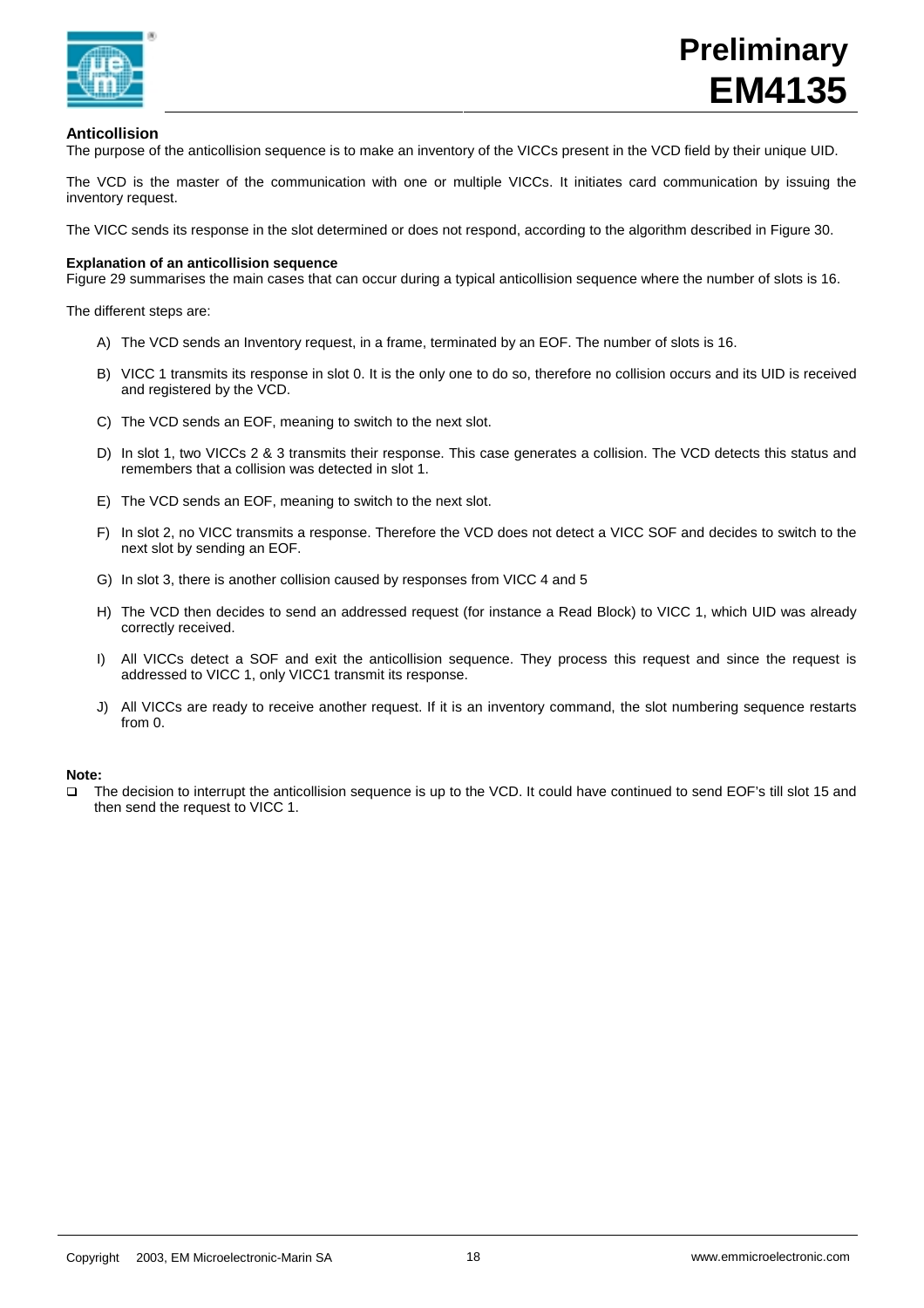

# **Preliminary EM4135**

# **Description of a possible anticollision sequence**



# **Note:**

□ Timing t1, t2 and t3 are specified in the Timing Characteristics chapter.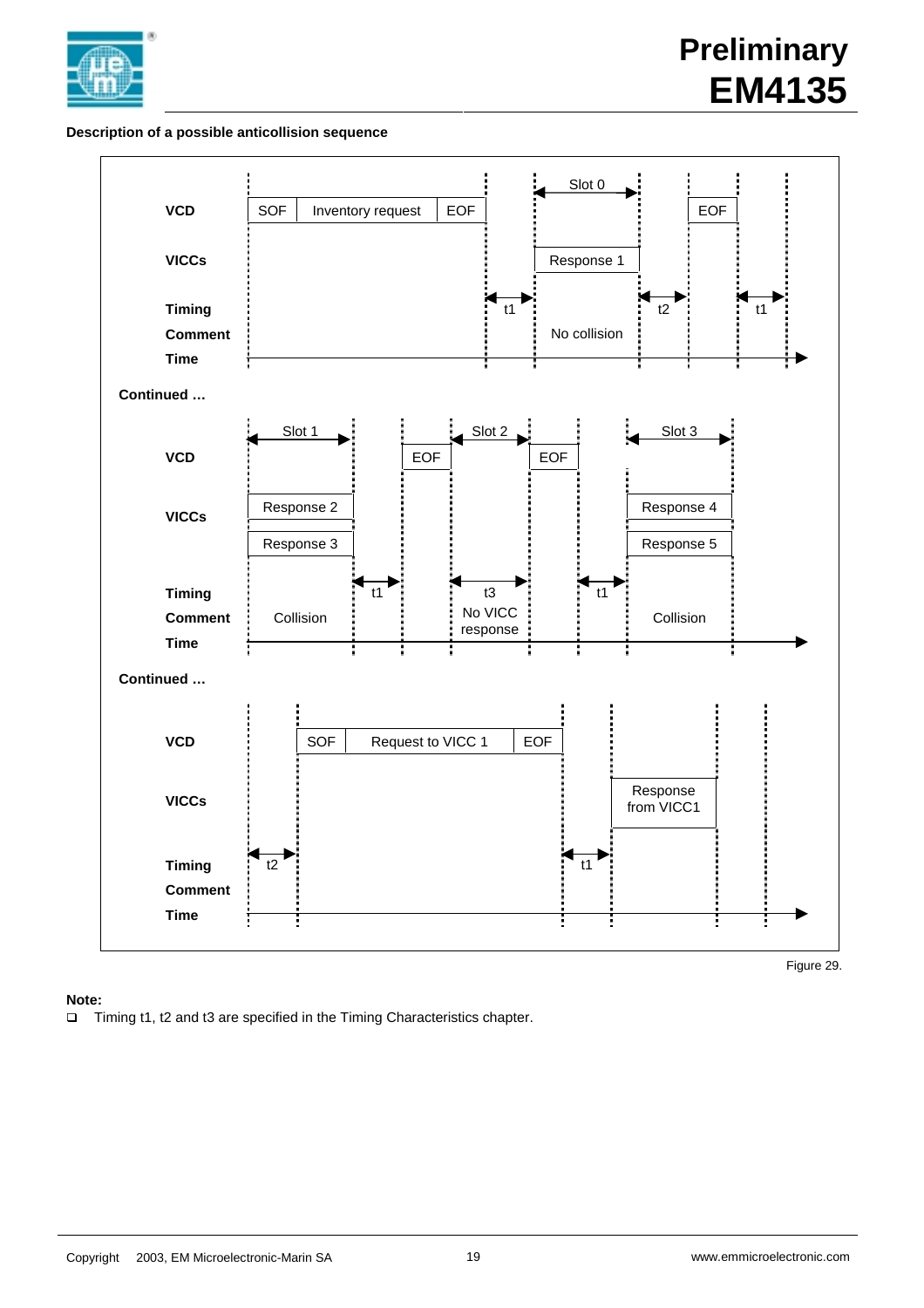

# **Request processing by the VICC**

Principle of comparison between the mask value, slot number and UID



Figure 30.

# **Note:**

q When the slot number is 1 (Nb\_slots\_Flag is set to 1), the comparison is made only on the mask (without padding).

Upon reception of a valid request, the VICC processes it by executing the operation sequence specified in the following text in Italics. The step sequence is also graphically represented in Figure 30.

- q NbS is the total number of slots (1 or 16)
- $\Box$  SN is the current slot number (0 to 15)
- q SN\_length is set to 0 when 1 slot is used and set to 4 when 16 slots are used
- **□** LSB (value, n) function returns the n least significant bits of value  $\blacksquare$  "&" is the concatenation operator
- "&" is the concatenation operator
- □ Slot\_Frame is either a SOF or an EOF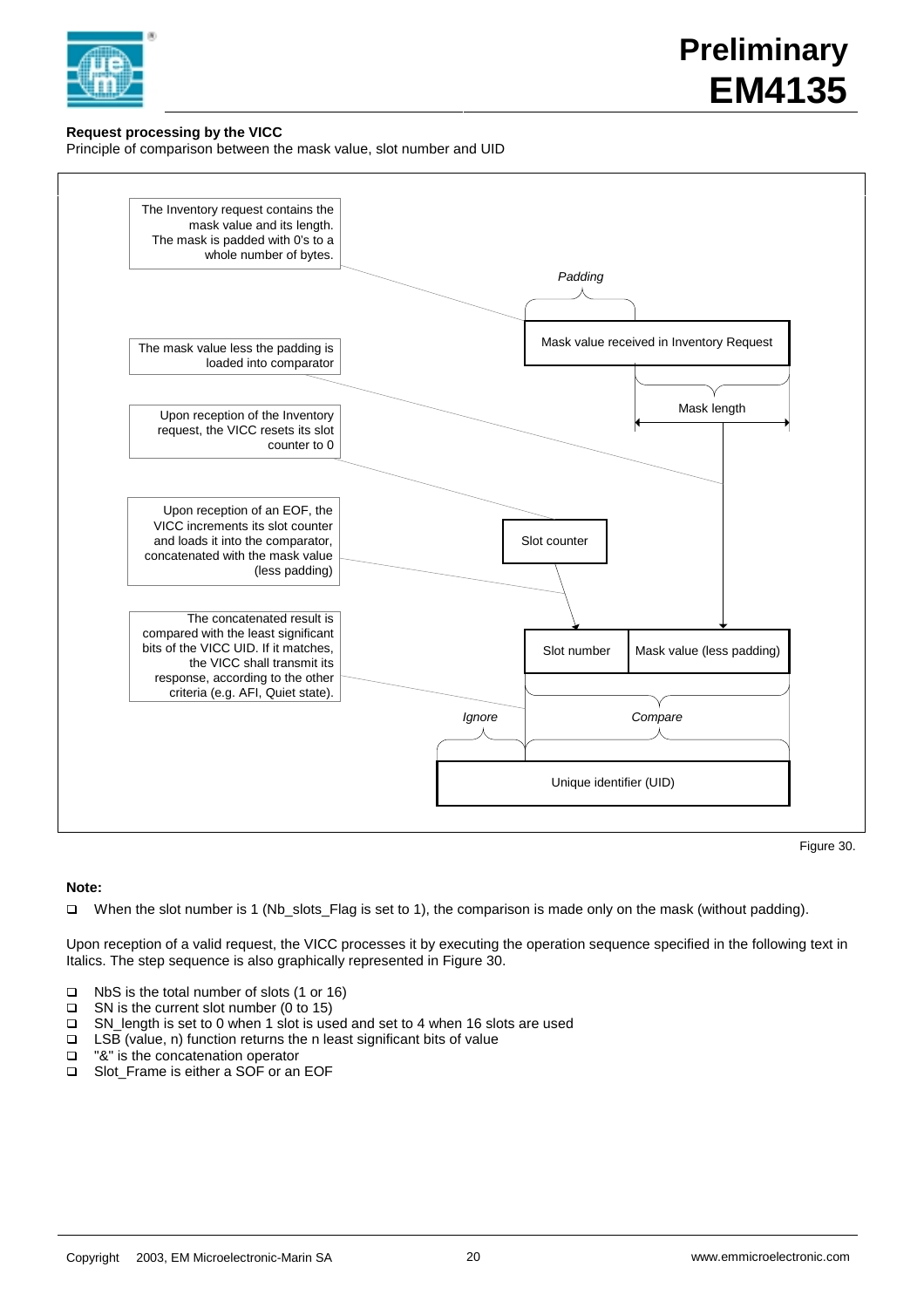

# **Preliminary EM4135**

```
SN = 0if Nb_slots_Flag then
               NbS = 1 SN_length=0
               else NbS = 16 SN_length=4
       endif
label1: if LSB(UID, SN_length + Mask_length) = LSB(SN, SN_length)&LSB(Mask, Mask_length) then
               transmit response to inventory request
       endif
       wait (Slot_Frame)
       if Slot_Frame= SOF then
               Stop anticollision and decode/process request
               exit
       endif
       if SN<NbS-1 then
               SN = SN + 1goto label1
               exit
       endif
       exit
```
Figure 31.

## **Request parameters**

When issuing the Inventory command, the VCD sets the Nb\_slots\_Flag to the desired setting and add after the command field the mask length and the mask value.

The mask length indicates the number of significant bits of the mask value. It can have any value comprised between 0 and 60 when 16 slots are used and any value between 0 and 64 when 1 slot is used. LSB is transmitted first.

The mask value is contained in an integer number of bytes. LSB is transmitted first.

If the mask length is not a multiple of 8 (bits), the mask value MSB is padded with the required number of null (set to 0) bits so that the mask value is contained in an integer number of bytes.

The next field starts on the next byte boundary.

# **Inventory request format**

| <b>SOF</b> | Flags  | Command | Optional<br>AFI | Mask<br>length | Mask Value   | <b>CRC 16</b> | <b>EOF</b> |
|------------|--------|---------|-----------------|----------------|--------------|---------------|------------|
|            | 8 bits | 8 bits  | 8 bits          | 8 bits         | 0 to 8 bytes | 16 bits       |            |
|            |        |         |                 |                |              |               | Figure 32. |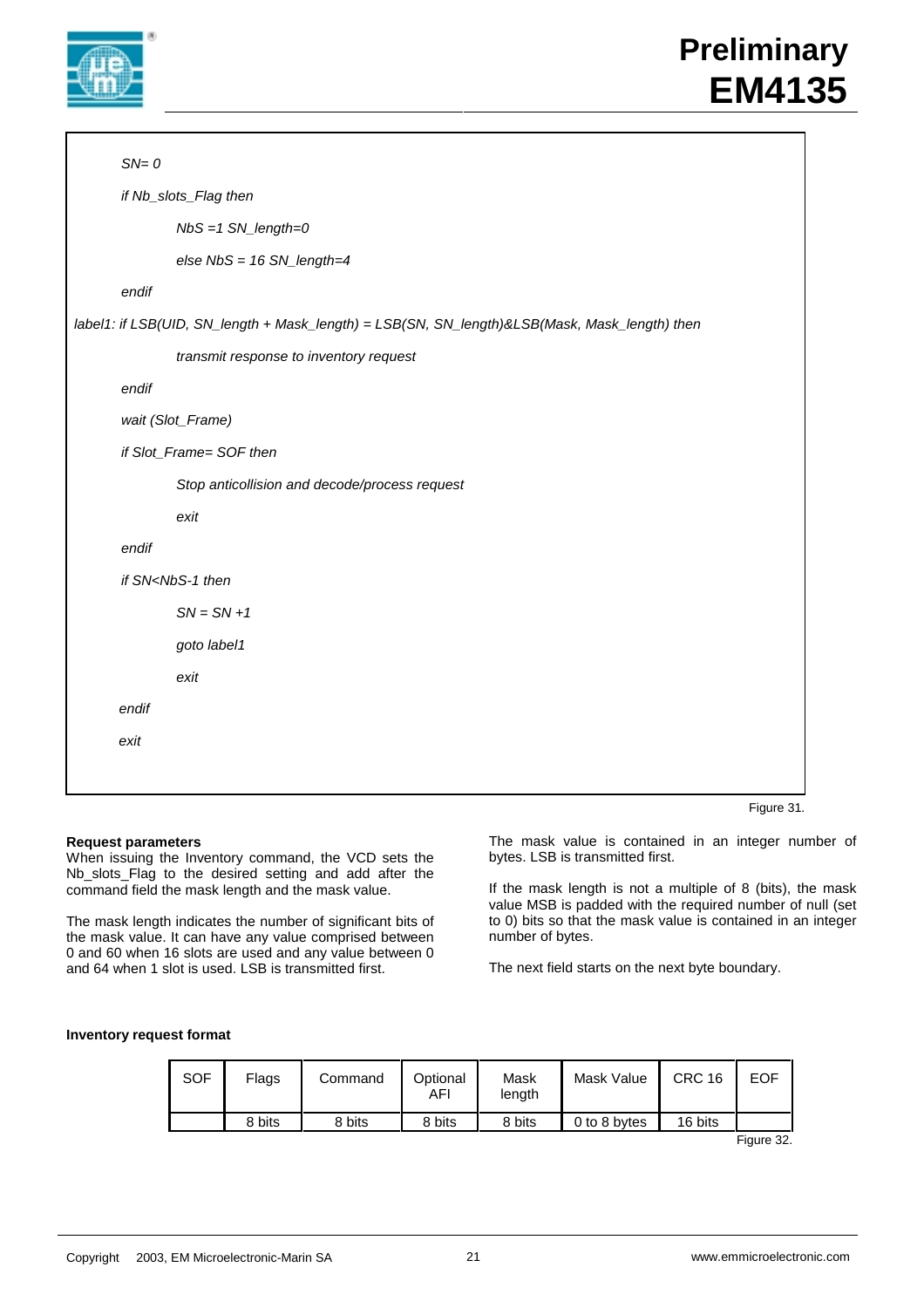

# **Example of the padding of the mask**

| Pad<br>Mask value | 0100 1100 1111<br>0000 |  |
|-------------------|------------------------|--|
|                   |                        |  |

In the example of the figure 33., the mask length is 12 bits. The mask value MSB is padded with four bits set to 0.

The AFI field is present if the AFI\_Flag is set.

The pulse is generated according to the definition of the EOF.

The first slot starts immediately after the reception of the request EOF.

To switch to the next slot, the VCD sends an EOF.

## **Timing specifications**

The VCD and the VICC comply with the following timing specifications.

# **VICC waiting time before transmitting its response after reception of an EOF from the VCD**

When the VICC detects an EOF of a VCD request or when this EOF is in the normal sequence of a VCD request, it waits for a time t1 before starting to transmit its response or before switching to the next slot when in an inventory process.

t1 starts from the detection of the rising edge of the EOF received from the VCD.

Note:

The synchronisation on the rising edge of the VCD-to-VICC EOF is needed for ensuring the required synchronisation of the VICC responses.

| Symbol<br><b>Parameter</b> |  | Min.               | Nom.               | Max.               |
|----------------------------|--|--------------------|--------------------|--------------------|
| VICC waiting time          |  | 4320/fc (318,6 µs) | 4352/fc (320.9 us) | 4384/fc (323,3 µs) |
|                            |  |                    |                    | Figure 34.         |

t1max does not apply for Write alike requests. Timing conditions for Write alike requests are defined in the command descriptions.

If the VICC detects a 100% carrier modulation during this time t1, it resets its t1 timer and wait for a further time t1 before starting to transmit its response to a VCD request or to switch to the next slot when in an inventory process.

#### **VICC modulation ignore time after reception of an EOF from the VCD**

When the VICC has detected an EOF of a valid VCD request or when this EOF is in the normal sequence of a VCD request, it ignores any received 10 % modulation during a time  $t<sub>mit</sub>$ .

t<sub>mit</sub> starts from the detection of the rising edge EOF received from the VCD.

The minimum value of  $t_{\text{mit}}$  is  $t_{\text{mit}}$  tmin = 4384/*fc* (323,3  $\mu$ s) **+ tnrt**

Where  $t_{nt}$  is the nominal response time of a VICC.  $t_{nt}$  is dependent on the VICC-to-VCD data rate and subcarrier modulation mode.

## **Note:**

□ The synchronisation on the rising edge of the VCD-to-VICC EOF is needed for ensuring the required synchronisation of the VICC responses.

## **VCD waiting time before sending a subsequent request**

Remark: This chapter refers to VCD only.

- A) When the VCD has received a VICC response to a previous request other than Inventory and Quiet, it waits a time t2 before sending a subsequent request. t2 starts from the time the EOF has been received from the VICC.
- B) When the VCD has sent a Quiet request (which causes no VICC response), it waits a time t2 before sending a subsequent request. t2 starts from the end of the Quiet request EOF (rising edge of the EOF plus 9,44 µs).

The minimum value of t2 is **t2min = 4192/fc (309,2 µs).**

#### **Note:**

- □ This ensures that the VICCs are ready to receive this subsequent request.
- □ The VCD should wait at least 1 ms after it activated the powering field before sending the first request, to ensure that the VICCs are ready to receive it.
- C) When the VCD has sent an Inventory request, it is in an Inventory process.

#### **VCD waiting time before switching to the next slot during an inventory process**

Remark: This chapter refers to VCD only.

An inventory process is started when the VCD sends an Inventory request.

To switch to the next slot, the VCD may send either a 10% or a 100% modulated EOF independent of the modulation index it used for transmitting its request to the VICC, after waiting a time specified in 0 and 0.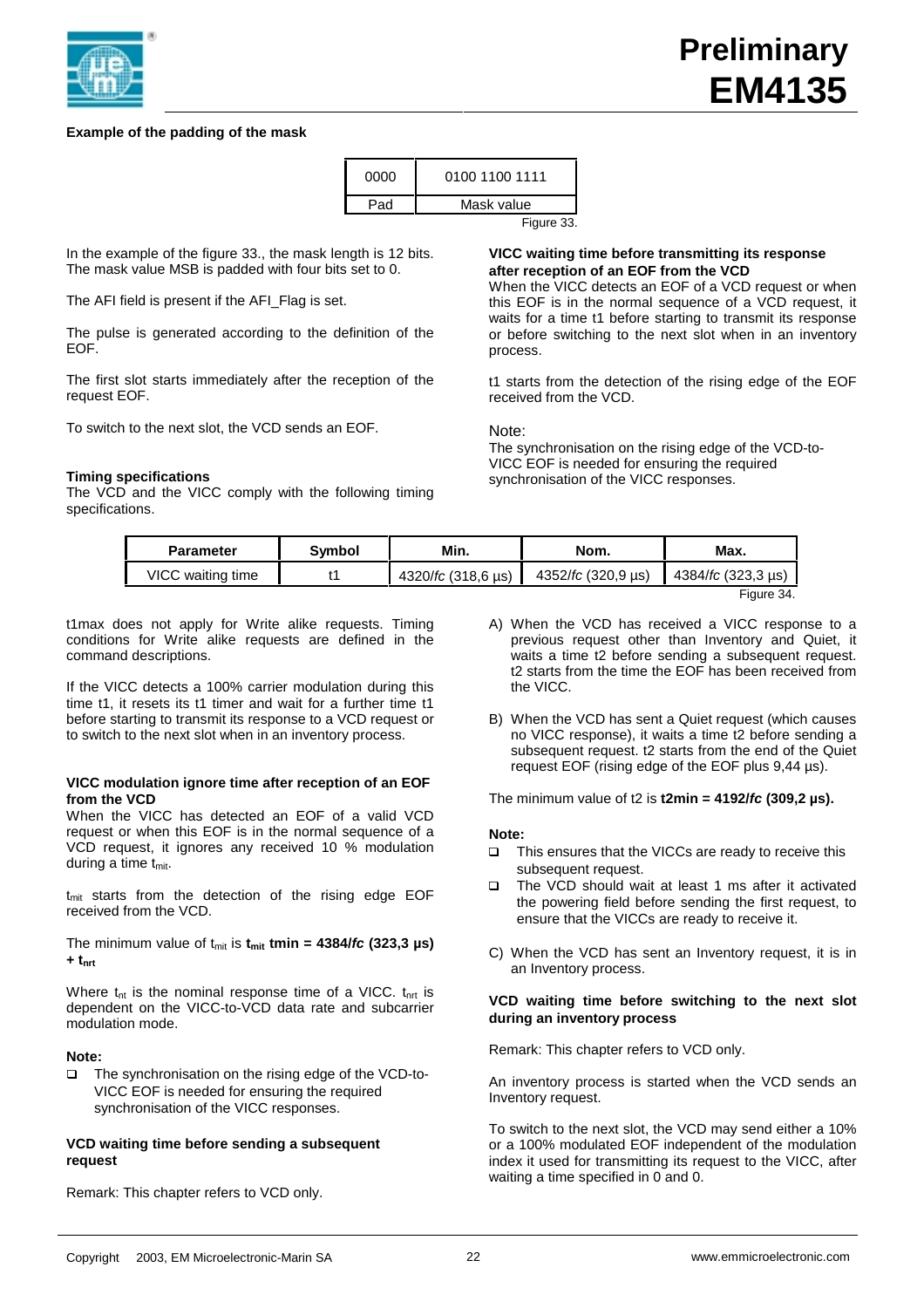

#### **When the VCD has started to receive one or more VICC responses**

Remark: This chapter refers to VCD only.

During an Inventory process, when the VCD has started to receive one or more VICC responses (i.e. it has detected a VICC SOF and/or a collision), it

- q Waits for the complete reception of the VICC responses (i.e. when a VICC EOF has been received or when the VICC nominal response time  $t<sub>nt</sub>$  has elapsed),
- □ Waits an additional time t2
- q And then sends a 10 % or 100 % modulated EOF to switch to the next slot.

t2 starts from the time the EOF has been received from the VICC (0,0).The minimum value of t2 is

## **t2min = 4192/fc (309,2 µs).**

 $t<sub>nt</sub>$  is dependent on the VICC-to-VCD data rate and subcarrier modulation mode.

## **When the VCD has received no VICC response**

Remark: This chapter refers to VCD only.

During an inventory process, when the VCD has received no VICC response, it waits a time t3 before sending a subsequent EOF to switch to the next slot.

t3 starts from the time the VCD has generated the rising edge of the last sent EOF.

A) If the VCD sends a 100% modulated EOF, the minimum value of t3 is

## $t3min = 4384$ / $fc$  (323,3  $\mu s$ ) +  $t_{\text{soft}}$

B) If the VCD sends a 10% modulated EOF, the minimum value of t3 is

## **t3min = 4384/fc (323,3 µs) + tnrt**

where:

- $\Box$  t<sub>sof</sub> is the time duration for a VICC to transmit an SOF to the VCD.
- $\Box$  t<sub>nrt</sub> is the nominal response time of a VICC.

 $t_{\text{nrt}}$  and  $t_{\text{soft}}$  are dependent on the VICC-to-VCD data rate and subcarrier modulation mode.

# **Commands**

**Command types**

Two sets of commands are defined:

**□** Mandatory<br>□ Optional

Optional

All VICCs with the same IC Manufacturer Code and same IC version number behave the same.

# **Command codes**

Table 16 shows all implemented commands in EM4135.

|                     | <b>Type</b> |                        | <b>Active Flags</b> |                           |           |              |        |           |          |             |
|---------------------|-------------|------------------------|---------------------|---------------------------|-----------|--------------|--------|-----------|----------|-------------|
| <b>Command code</b> |             | <b>Function</b>        |                     | b1 b2 b3 b4 b5 b6 b7 b8   |           |              |        |           |          |             |
| '01'                | Mandatory   | Inventory              | X                   | X                         |           | $\Omega$     | X      | X         | 0        | 0           |
| '02'                | Mandatory   | <b>Stay Quiet</b>      | X                   | $\boldsymbol{\mathsf{x}}$ | 0         | $\Omega$     | 0      |           | 0        | $\Omega$    |
| '21'                | Optional    | Write single block     | X                   | x                         | 0         | 0            | X      | X         | x        | 0           |
| 22'                 | Optional    | Lock block             | X                   | x                         | 0         | 0            | X      | X         | x        | 0           |
| '23'                | Optional    | Read multiple blocks   | X                   | $\boldsymbol{\mathsf{x}}$ | 0         | 0            | x      | X         | x        | $\mathbf 0$ |
| 25'                 | Optional    | Select                 | X                   | x                         | 0         | 0            | 0      |           | 0        | $\mathbf 0$ |
| '26'                | Optional    | Reset to ready         | X                   | X                         | 0         | 0            | X      | X         | 0        | $\mathbf 0$ |
| '2B'                | Optional    | Get system information | $\mathsf{x}$        | $\boldsymbol{\mathsf{x}}$ | $\Omega$  | 0            | X      | X         | $\Omega$ | $\Omega$    |
|                     |             |                        | Sub-carrier         | Data rate                 | Inventory | Protocol ext | Select | Addressed | Option   | RFU         |

**Note:**

- $\Box$  x means used Flag, can be 0 or 1.
- If VCD send a command with non valid Flags, VICC will answer error code '02' (command not recognised).

Table 16.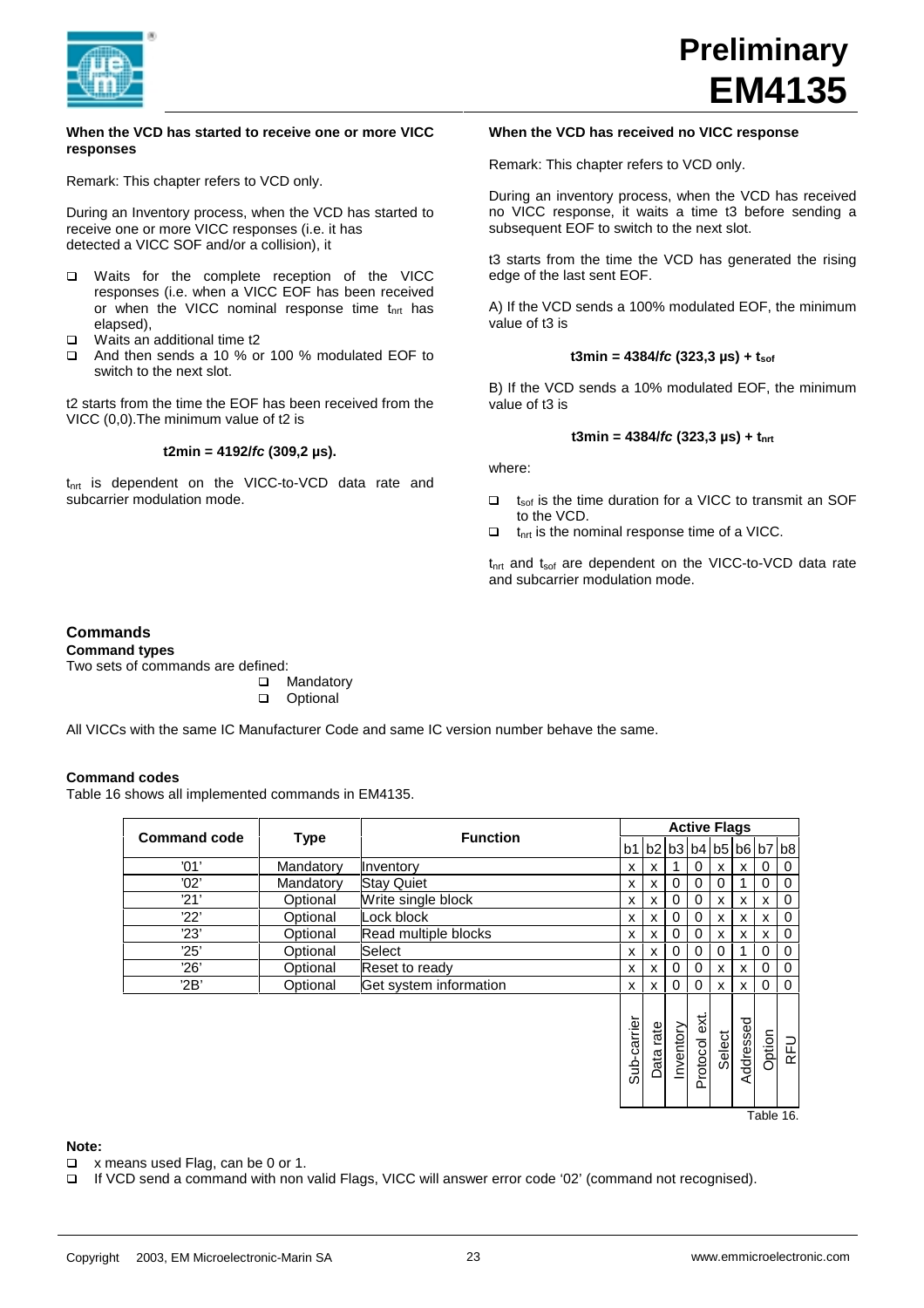

# **Mandatory commands**

| <b>Command code</b> | Type      | <b>Function</b>   | <b>Active Flags</b> |              |           |                     |        |           |          |            |
|---------------------|-----------|-------------------|---------------------|--------------|-----------|---------------------|--------|-----------|----------|------------|
|                     |           |                   | b1                  |              |           | b2 b3 b4            | b5     |           | b6 b7 b8 |            |
| '01'                | Mandatory | Inventory         | x                   | x            |           | 0                   | x      | x         | 0        |            |
| '02'                | Mandatory | <b>Stay Quiet</b> | x                   | x            | 0         | 0                   | 0      |           | 0        |            |
|                     |           |                   | carrier<br>خ<br>8   | rate<br>Data | Inventory | εxt<br>rotocol<br>௳ | Select | Addressed | Option   | <b>RFU</b> |
| Table 17.           |           |                   |                     |              |           |                     |        |           |          |            |

# **Inventory (Command code = '01')**

When receiving the Inventory request, the VICC performs the anticollision sequence.

The request contains:

- □ The Flags,
	- q The Inventory command code
	- q The AFI if the AFI Flag is set
	- **Q** The mask length
	- $\Box$  The mask value
	- The CRC

The Inventory\_Flag is set to 1.

The meaning of Flags 5 to 8 is according to Table .

## **Inventory request format**

| <b>SOF</b> | Flags  | Inventory | Optional<br>AFI | Mask length | Mask value  | <b>CRC 16</b> | <b>EOF</b> |
|------------|--------|-----------|-----------------|-------------|-------------|---------------|------------|
|            | 8 bits | 8 bits    | 8 bits          | 8 bits      | $0-64$ bits | 16 bits       |            |

Figure 36.

The response contains:

q The DSFID

q The unique ID

If the VICC detects an error, it remains silent.

## **Inventory response format**

| <b>SOF</b> | Flags  | <b>DSFID</b> | UID     | <b>CRC 16</b> | <b>EOF</b>        |
|------------|--------|--------------|---------|---------------|-------------------|
|            | 8 bits | 8 bits       | 64 bits | 16 bits       |                   |
|            |        |              |         |               | $- \cdot$<br>$ -$ |

Figure 37.

## **Stay quiet (Command code = '02')**

When receiving the Stay quiet command, the VICC enters the quiet state and does not send back a response. There is NO response to the Stay quiet command.

When in quiet state:

- $\Box$  The VICC does not process any request where Inventory\_Flag is set,<br>  $\Box$  The VICC processes any addressed request
- The VICC processes any addressed request

The VICC exits the quiet state when:

- Reset (power off),
- q Receiving a Select request. It goes then to the selected state if supported or return an error if not supported,
- □ Receiving a Reset to ready request. It goes then to the Ready state.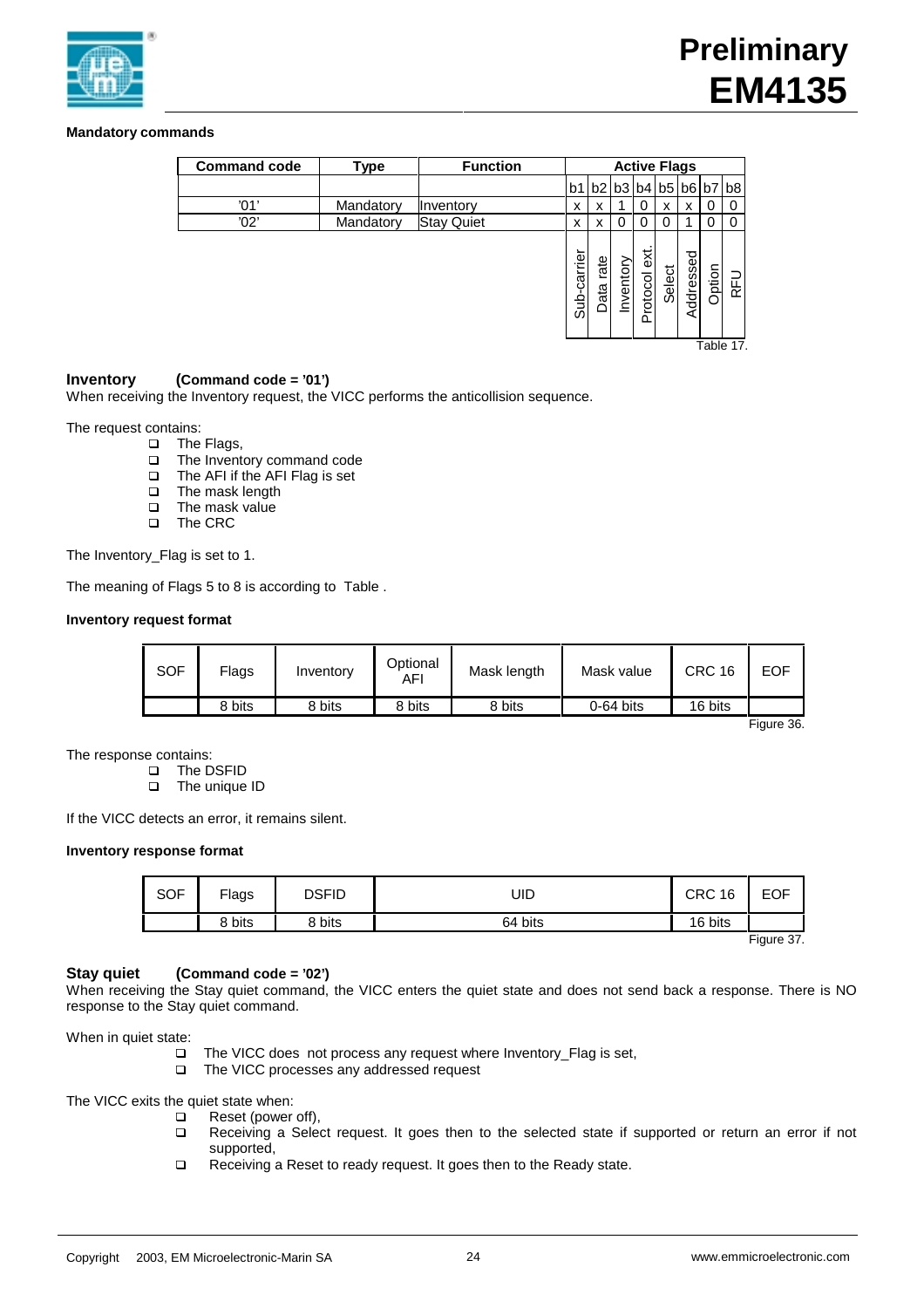

# **Stay quiet request format**

| <b>SOF</b> | <b>Flags</b> | Stay quiet | UID     | <b>CRC 16</b> | EOF        |
|------------|--------------|------------|---------|---------------|------------|
|            | 8 bits       | 8 bits     | 64 bits | 16 bits       |            |
|            |              |            |         |               | --<br>$ -$ |

Figure 38.

## **Request parameter:**

**Q** UID (mandatory)

The Stay Quiet command is always executed in Addressed mode (Select Flag is set to 0 and Address Flag is set to 1).

## **Optional Commands supported by EM4135**

| <b>Command code</b> | Type     | <b>Function</b>        |             |                         |           |                  | <b>Active Flags</b> |           |          |            |
|---------------------|----------|------------------------|-------------|-------------------------|-----------|------------------|---------------------|-----------|----------|------------|
|                     |          |                        |             | b1 b2 b3 b4 b5 b6 b7 b8 |           |                  |                     |           |          |            |
| '21'                | Optional | Write single block     | x           | X                       | 0         | 0                | X                   | x         | x        | 0          |
| '22'                | Optional | Lock block             | x           | x                       | 0         | 0                | X                   | x         | x        | 0          |
| '23'                | Optional | Read multiple blocks   | x           | X                       | 0         | 0                | X                   | x         | x        | 0          |
| 25'                 | Optional | Select                 | x           | x                       | 0         | 0                | 0                   |           | 0        | $\Omega$   |
| '26'                | Optional | Reset to ready         | x           | x                       | 0         | 0                | X                   | x         | 0        | 0          |
| '2B'                | Optional | Get system information | x           | X                       | 0         | 0                | x                   | X         | $\Omega$ | $\Omega$   |
|                     |          |                        | Sub-carrier | rate<br>Data            | Inventory | ext.<br>Protocol | Select              | Addressed | Option   | <b>RFU</b> |

Table 18.

## **Write single block (Command code = '21')**

When receiving the Write single block command, the VICC writes the requested block with the data contained in the request and report the success of the operation in the response.

If the Option\_Flag is not set, the VICC returns its response when it has completed the write operation starting after (Twa1+Twee).

If Option\_Flag is set, the VICC waits for the reception of an EOF from the VCD and upon such reception returns its response. **The VCD must wait (Twa1+Twee) time before sending EOF** in order to ensure proper energy condition to VICC during EEPROM programming.

## **Command timing:**



Figure 39.

## **Write single block request format**

| <b>SOF</b> | Flags  | Write<br>single block | JID     | block<br>number | Data    | CRC 16  | EOF        |
|------------|--------|-----------------------|---------|-----------------|---------|---------|------------|
|            | 8 bits | 8 bits                | 64 bits | 8 bits          | 64 bits | 16 bits |            |
|            |        |                       |         |                 |         |         | Figure 40. |

## **Request parameter:**

- q (Optional) UID
- D Block number
- q Data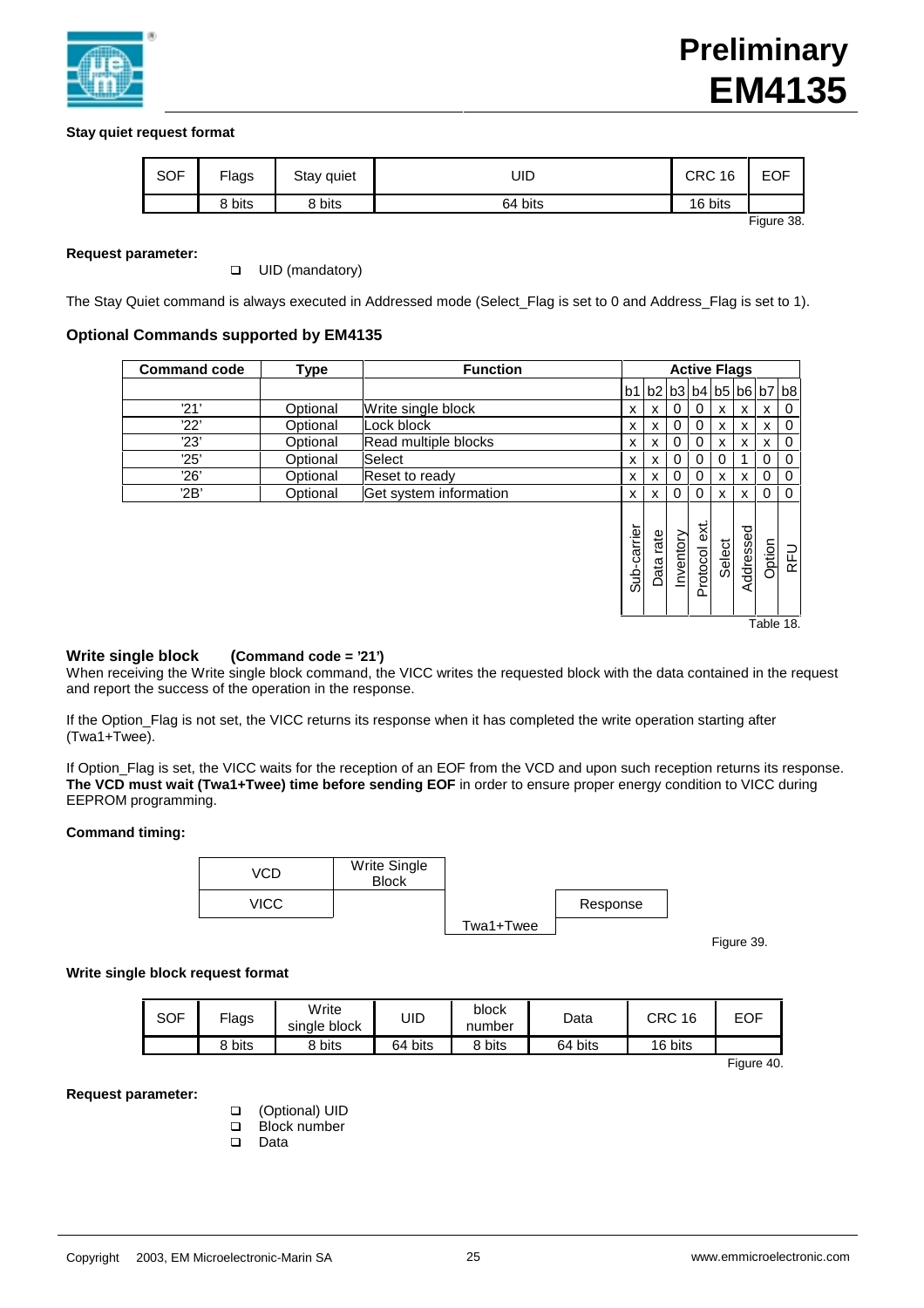

## **Write single block response format when Error\_Flag is set**

| ישכ | $-1200$<br>iaus | $\mathsf{r}$ reprises<br>ode | 20016       | $\sim$ $-$ |
|-----|-----------------|------------------------------|-------------|------------|
|     | bits            | bits                         | oits<br>. . |            |

Figure 21.

Write single block response format when Error Flag is NOT set

|  | CDMAC |                 |
|--|-------|-----------------|
|  |       |                 |
|  |       | $\Gamma$ : $40$ |

#### Figure 42.

#### **Response parameter:**

□ Error\_Flag (and Error code if Error\_Flag is set)

## **Lock block (Command code = '22')**

When receiving the Lock block command, the VICC locks permanently the requested block. Lock block command defines which memory block is locked against programming.

If the Option\_Flag is not set, the VICC returns its response when it has completed the lock operation starting after (Twa3+Twee)

If Option\_Flag is set, the VICC waits for the reception of an EOF from the VCD and upon such reception returns its response. **The VCD must wait (Twa3+Twee) time before sending EOF** in order to ensure proper energy condition to VICC during EEPROM programming.

#### **Command timing:**



Figure 43.

## **Lock single block request format**

| SOF | Flags  | Lock block | UID     | block<br>number | CRC<br>16 | EOF                  |
|-----|--------|------------|---------|-----------------|-----------|----------------------|
|     | 8 bits | 8 bits     | 64 bits | 8 bits          | 16 bits   |                      |
|     |        |            |         |                 |           | $\Gamma$ : $\Lambda$ |

Figure 44.

**Request parameter:**

- q (Optional) UID
- D Block number

## **Lock block response format when Error\_Flag is set**

|             | .<br>`ode   | $D$ $C$ <sub>4</sub> $C$ |  |
|-------------|-------------|--------------------------|--|
| hite<br>טוע | hite<br>ມເວ | bits<br>. .              |  |

Figure 45.

Lock block response format when Error\_Flag is NOT set

| idyə | ∩RC16 |               |
|------|-------|---------------|
|      |       |               |
|      |       | $Eianra$ $AC$ |

Figure 46.

#### **Response parameter:**

□ Error\_Flag (and Error code if Error\_Flag is set)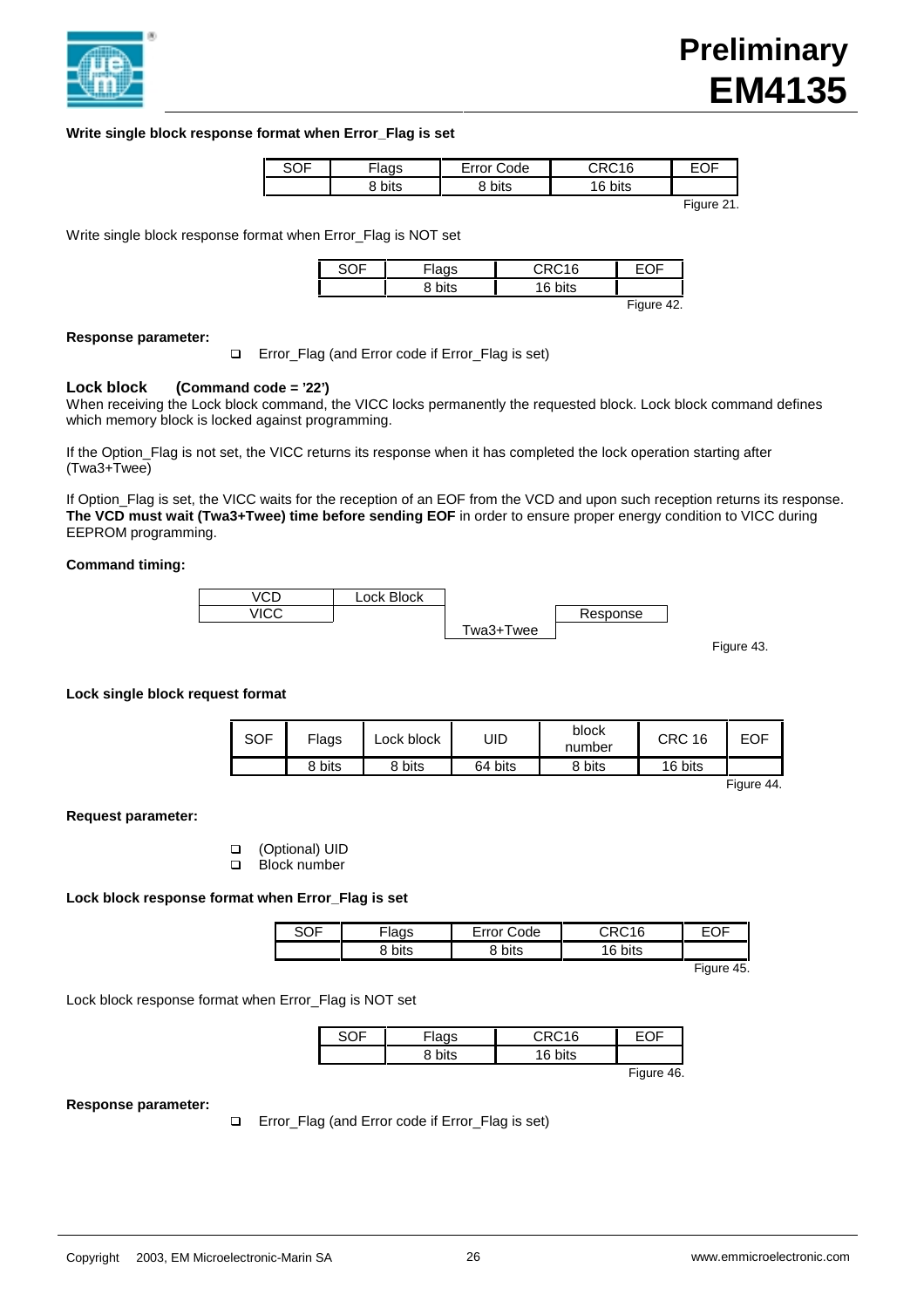

## **Read multiple blocks (Command code = '23')**

When receiving the Read multiple block command, the VICC reads the requested block(s) and send back their value in the response.

If the Option\_Flag is set in the request, the VICC returns the block security status, followed by the block value sequentially block by block.

If the Option\_Flag is not set in the request, the VICC returns only the block value. The blocks are numbered from '00' to 'FF' (0 to 255).

The number of blocks in the request is one less than the number of blocks that the VICC returns in its response.

EXAMPLE A value of '06' in the "Number of blocks" field requests to read 7 blocks. A value of '00' requests to read a single block.

## **Read multiple blocks request format**

| SOF | Flags  | Read<br>multiple<br>block | UID     | First block<br>number | Number of<br>blocks | CRC 16  | <b>EOF</b> |
|-----|--------|---------------------------|---------|-----------------------|---------------------|---------|------------|
|     | 8 bits | 8 bits                    | 64 bits | 8 bits                | 8 bits              | 16 bits |            |

Figure 47.

#### **Request parameter:**

- q (Optional) UID
- □ First block number
- **Q** Number of blocks

## **Read multiple blocks response format when Error\_Flag is set**

| ` hits<br>bits<br>hits<br>$\epsilon$ | SOF | <sup>=</sup> lags | ode<br>∙rr∩r | $\sim$ $\sim$ 16 | $ -$<br>. .<br>-<br>◡<br>_ |
|--------------------------------------|-----|-------------------|--------------|------------------|----------------------------|
|                                      |     |                   |              |                  |                            |

Figure 48.

# **Read multiple block response format when Error\_Flag is NOT set**

| <b>SOF</b> | Flags  | <b>Block</b><br>security<br>status | Data               | <b>CRC 16</b> | <b>EOF</b> |
|------------|--------|------------------------------------|--------------------|---------------|------------|
|            | 8 bits | 8 bits                             | 64 bits            | 16 bits       |            |
|            |        |                                    | Repeated as needed |               |            |

Figure 49.

#### **Response parameter:**

Error\_Flag (and Error code if Error\_Flag is set)

if Error\_Flag is not set (the following order is respected in the VICC response)

- □ Block security status N (if Option\_Flag is set in the request)
- $\Box$  Block value N
- q Block security status N+1 (if Option\_Flag is set in the request)
- Block value N+1
- $\Box$  etc.
- $\Box$  where N is the first requested (and returned) block.

# **Select (Command code = '25')**

When receiving the Select command:

- □ If the UID is equal to its own UID, the VICC enters the selected state and sends a response.
- □ If it is different, the VICC returns to the Ready state and does not send a response.

The Select command is always executed in Addressed mode. (The Select\_Flag is set to 0. The Address\_Flag is set to 1.)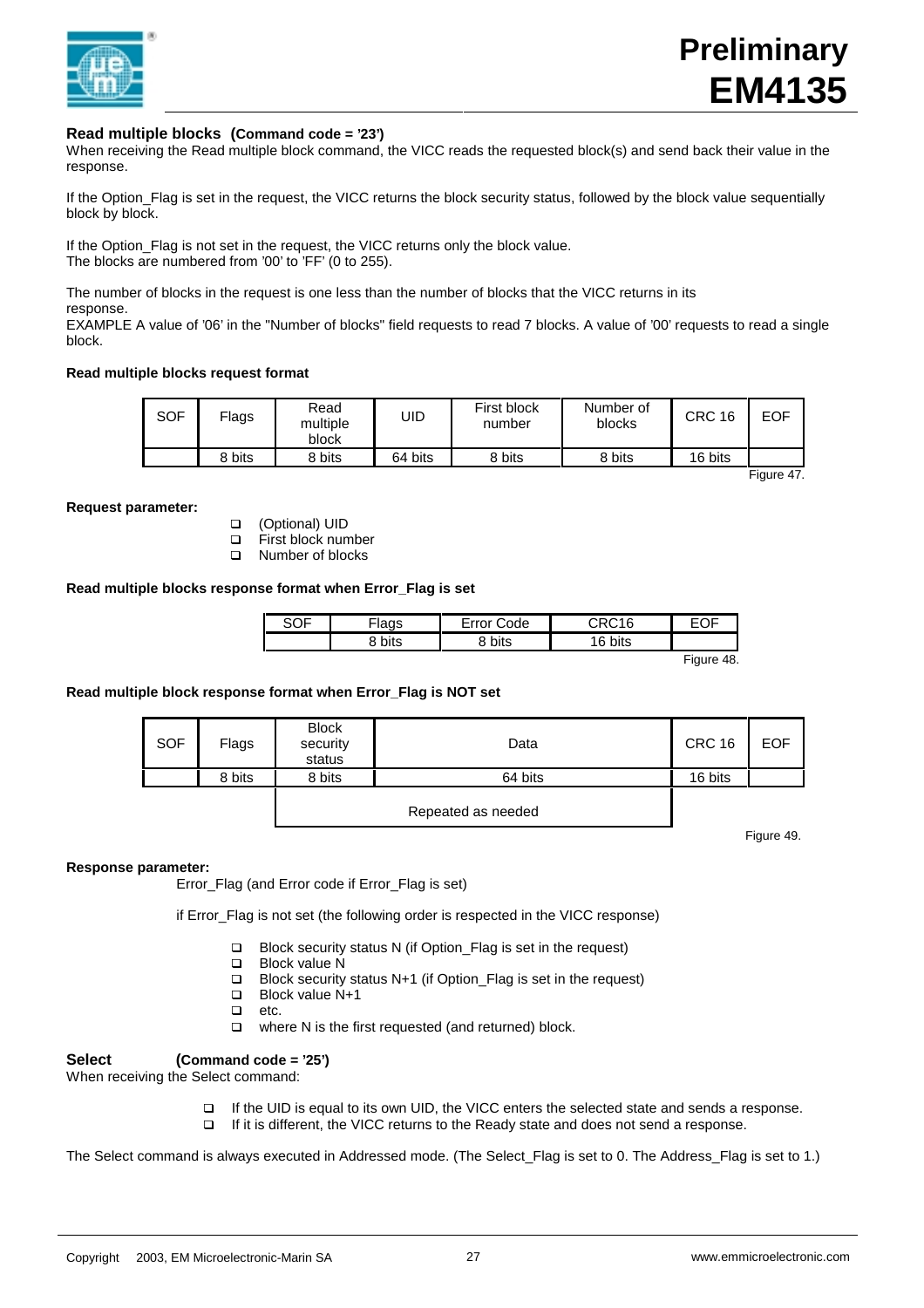

# **Select request format**

| <b>SOF</b> | Flags  | select | UID     | <b>CRC 16</b> | <b>EOF</b> |
|------------|--------|--------|---------|---------------|------------|
|            | ९ bits | 8 bits | 64 bits | 16 bits       |            |

Figure 50.

## **Request parameter:**

**Q** UID (mandatory)

# **Select response format when Error\_Flag is set**

|  | ode | $\sim$ $\sim$ $\sim$ $\sim$ $\sim$ | -- |
|--|-----|------------------------------------|----|
|  |     | . .                                |    |

Figure 51.

## **Select block response format when Error\_Flag is NOT set**

|  | $-210$   |           |      |
|--|----------|-----------|------|
|  | c<br>۔ ت |           |      |
|  |          | $- \cdot$ | $-1$ |

Figure 53.

## **Response parameter:**

□ Error\_Flag (and Error code if Error\_Flag is set)

# **Reset to ready (Command code = '26')**

When receiving a Reset to ready command, the VICC shall return to the Ready state.

# **Reset to ready request format**

| <b>SOF</b> | Flags  | Reset to ready | UID     | <b>CRC 16</b> | <b>EOF</b> |
|------------|--------|----------------|---------|---------------|------------|
|            | 8 bits | 8 bits         | 64 bits | 16 bits       |            |

Figure 53.

**Request parameter:**

**Q** UID (optional)

## **Select response format when Error\_Flag is set**

| ישי          | ode<br>---- | ı                | $ -$<br>້ |                                 |
|--------------|-------------|------------------|-----------|---------------------------------|
| n., +<br>110 | <br><br>טוע | c<br>$+e$<br>טוי |           |                                 |
|              |             |                  | $-$       | the contract of the contract of |

Figure 54.

## **Select block response format when Error\_Flag is NOT set**

| -lags | CRC16   |            |
|-------|---------|------------|
|       | 16 bits |            |
|       |         | Figure 55. |

**Response parameter:**

□ Error\_Flag (and Error code if Error\_Flag is set)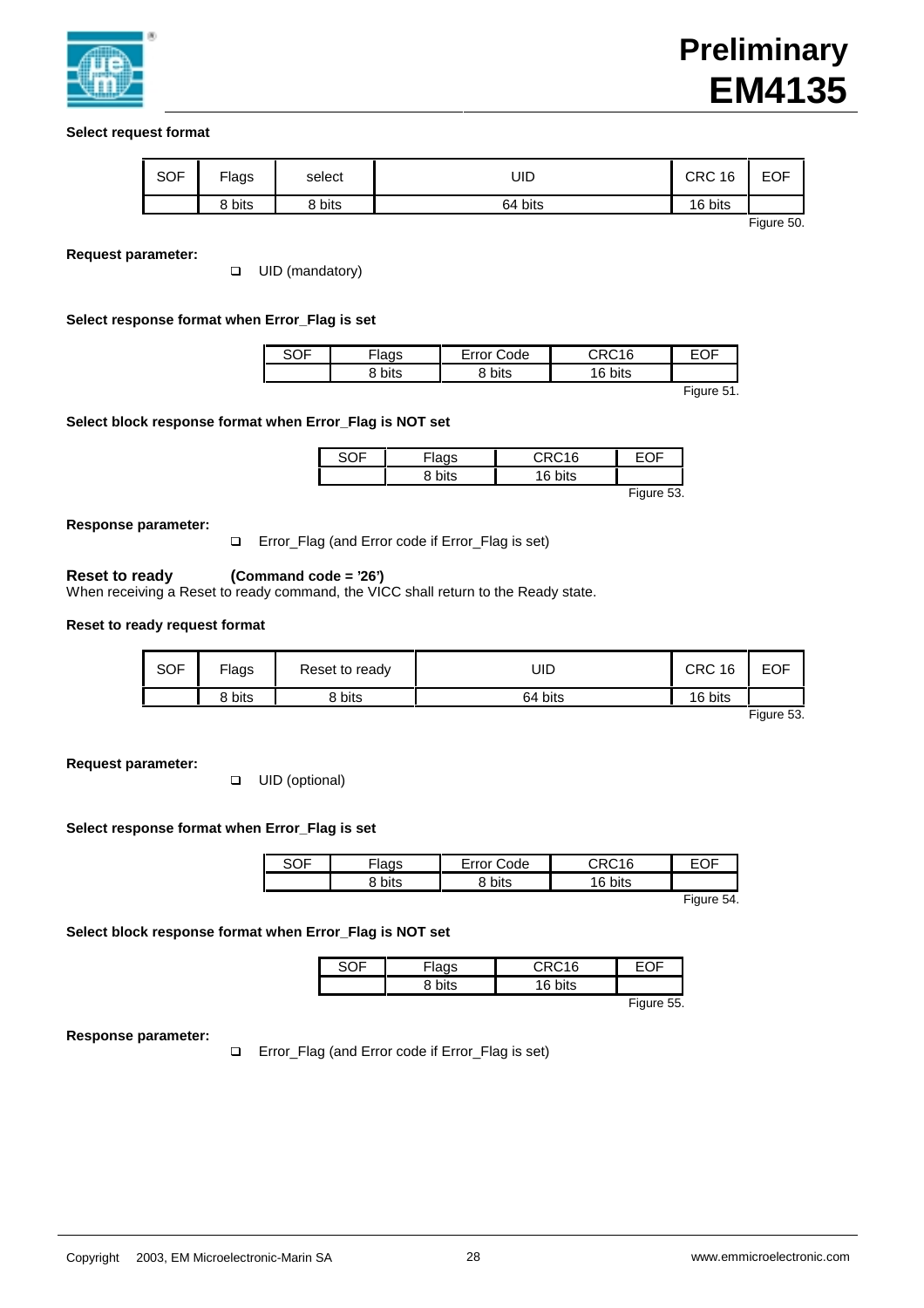

# **Get system information (Command code = '2B')**

This command allows for retrieving the system information value from the VICC.

## **Get system information request format**

| SOF | Flags  | Get system<br>Info | UID     | CRC 16  | <b>EOF</b> |
|-----|--------|--------------------|---------|---------|------------|
|     | 8 bits | 8 bits             | 64 bits | 16 bits |            |

Figure 56.

**Request parameter:**

□ (Optional) UID

## **Get system information response when Error\_Flag is set**

| SOF | lags                 | ∙rr∩r<br>`ode   | CDC16    | $\sim$ $-$ |
|-----|----------------------|-----------------|----------|------------|
|     | <b>10.100</b><br>בוו | <b>1.1</b><br>ັ | vits<br> |            |
|     |                      |                 |          | $-$        |

Figure 57.

## **Get system information response format when Error\_Flag is NOT set**

| <b>SOF</b> | Flags  | Info Flags | UID     | AFI    | VICC<br>memory<br>size | IC reference | <b>CRC 16</b> | <b>EOF</b> |
|------------|--------|------------|---------|--------|------------------------|--------------|---------------|------------|
|            | 8 bits | 8 bits     | 64 bits | 8 bits | 16 bits                | 8 bits       | 16 bits       |            |

Figure 58.

#### **Response parameter:**

Error\_Flag (and Error code if Error\_Flag is set)

if Error\_Flag is not set

Information Flag

UID (mandatory)

Information fields, in the order of their corresponding Flag, as defined in figure 49 and table 9, if their corresponding Flag is set.

## **Information Flags definition**

| <b>Bit</b>     | Flag name           | Value | <b>Description</b>                                                            |
|----------------|---------------------|-------|-------------------------------------------------------------------------------|
| b <sub>1</sub> | <b>DSFID</b>        | 0     | DSFI is not supported. DSFI field is not present                              |
| b2             | AFI                 |       | AFI is supported. AFI field is present                                        |
| b3             | VICC memory<br>size |       | Information on VICC memory size is supported. Memory size field is<br>present |
| b4             | IC reference        |       | Information on IC reference is supported. IC reference field is present       |
| b <sub>5</sub> | <b>RFU</b>          | 0     |                                                                               |
| b <sub>6</sub> | <b>RFU</b>          | 0     |                                                                               |
| b7             | <b>RFU</b>          | 0     |                                                                               |
| b <sub>8</sub> | <b>RFU</b>          | 0     |                                                                               |

Table 19.

## **VICC memory size information**

|            |      | 14 | 12<br>w             |  |                  |           |
|------------|------|----|---------------------|--|------------------|-----------|
| <b>RFU</b> |      |    | Block size in bytes |  | Number of blocks |           |
|            | b000 |    | b001000             |  | b0110010         |           |
|            |      |    |                     |  |                  | Table 20. |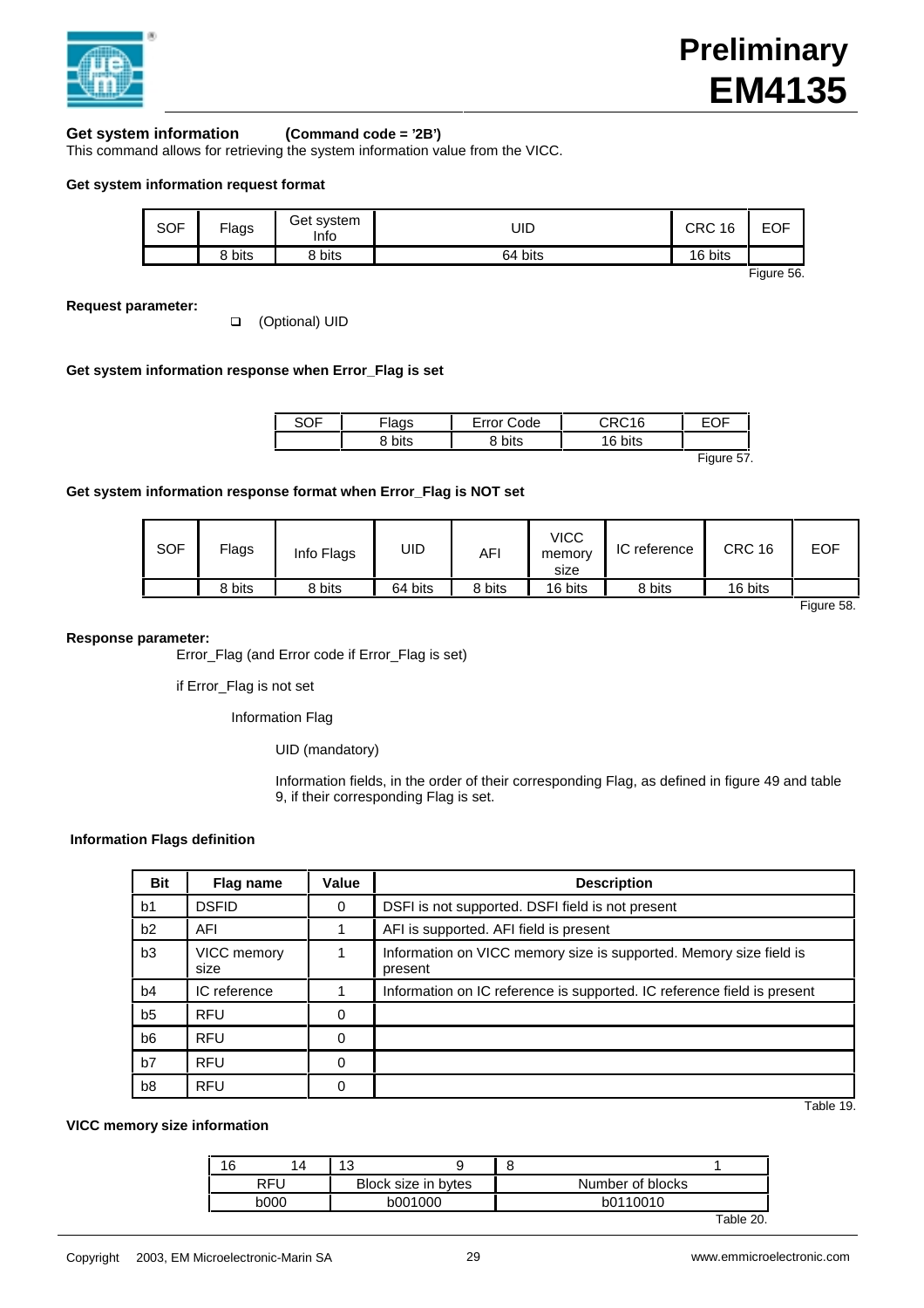

**Note**:

- □ Block size is expressed in number of bytes on 5 bits: 8 bytes for EM4135.
- q Number of blocks is on 8 bits: 38 blocks for EM4135
- □ The three most significant bits are reserved for future use and are set to zero.
- The IC reference is on 8 bits and matches with IC Id in UID (see UID\_definition).

**IC reference**



## **Pad Assignment**

| <b>Pin</b> | <b>Name</b> | <b>VO</b>  | <b>Description</b>                  |
|------------|-------------|------------|-------------------------------------|
|            | L1          | <b>ANA</b> | Antenna terminal                    |
|            | -2          | <b>ANA</b> | Antenna terminal                    |
| 3          | <b>VPOS</b> | Power      | Positive supply voltage unregulated |
|            | <b>VSS</b>  | Substrate  | Negative supply voltage             |
| 5          | T_SCLK      |            | Test shift-clock                    |
| 6          | T_CLK       |            | Test clock                          |
|            | T IN        |            | Test data in                        |
|            | T EN        |            | Enables chip test when high         |
|            | τ ουτ       |            | Test data out                       |

Table 22.

# **Chip Floorplan**

Test pads 4 to 9 are located in scribe line.

Test pads 4 to 8 are common between two dies. Pads 9a and 9b are output pads, pad 9a is connected to chip A (left die), pad 9b is connected to Chip B (right die).